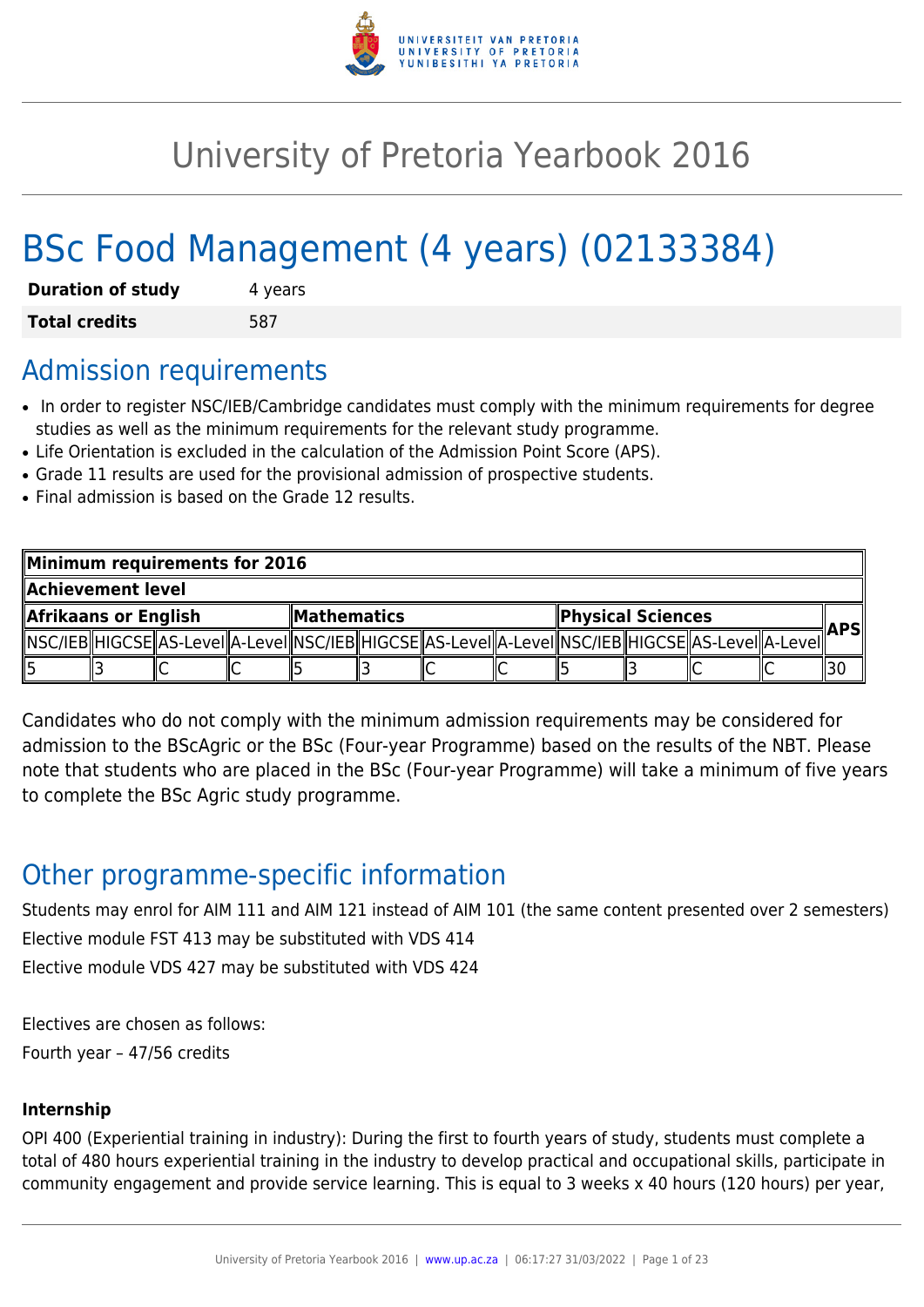

according to requirements as determine by the head of department. These "credits" must be successfully completed together with a complete portfolio before the degree will be conferred. Please note: Various practical and industry interaction activities support the theoretical component of VDS 414 & VDS 424, VDS 413 and FST 413 and take place after hours to develop practical and industry skills.

A student must pass all the minimum prescribed and elective module credits as set out at the end of each year within a programme as well as the total required credits to comply with the particular degree programme. Please refer to the curricula of the respective programmes. At least 144 credits must be obtained at 300-/400-level, or otherwise as indicated by curriculum. The minimum module credits needed to comply with degree requirements is set out at the end of each study programme. Subject to the programmes as indicated a maximum of 150 credits will be recognised at 100-level. A student may, in consultation with the Head of Department and subject to the permission by the Dean, select or replace prescribed module credits not indicated in BSc three-year study programmes to the equivalent of a maximum of 36 module credits.

It is important that the total number of prescribed module credits is completed during the course of the study programme. The Dean may, on the recommendation of the Head of Department, approve deviations in this regard. Subject to the programmes as indicated in the respective curricula, a student may not register for more than 75 module credits per semester at first-year level subject to permission by the Dean. A student may be permitted to register for up to 80 module credits in a the first semester during the first year provided that he or she obtained a final mark of no less than 70% for grade 12 Mathematics and achieved an APS of 34 or more in the NSC.

Students who are already in possession of a bachelor's degree, will not receive credit for modules of which the content overlap with modules from the degree that was already conferred. Credits will not be considered for more than half the credits passed previously for an uncompleted degree. No credits at the final-year or 300- and 400-level will be granted.

The Dean may, on the recommendation of the programme manager, approve deviations with regard to the composition of the study programme.

Please note: Where elective modules are not specified, these may be chosen from any modules appearing in the list of modules.

It remains the student's responsibility to acertain, prior to registration, whether they comply with the prerequisites of the modules they want to register for.

The prerequisites are listed in the Alphabetical list of modules.

# Promotion to next study year

A student will be promoted to the following year of study if he or she passed 100 credits of the prescribed credits for a year of study, unless the Dean on the recommendation of the head of department decides otherwise. A student who does not comply with the requirements for promotion to the following year of study, retains the credit for the modules already passed and may be admitted by the Dean, on recommendation of the head of department, to modules of the following year of study to a maximum of 48 credits, provided that it will fit in with both the lecture and examination timetable.

#### **General promotion requirements in the faculty**

All students whose academic progress is not acceptable can be suspended from further studies.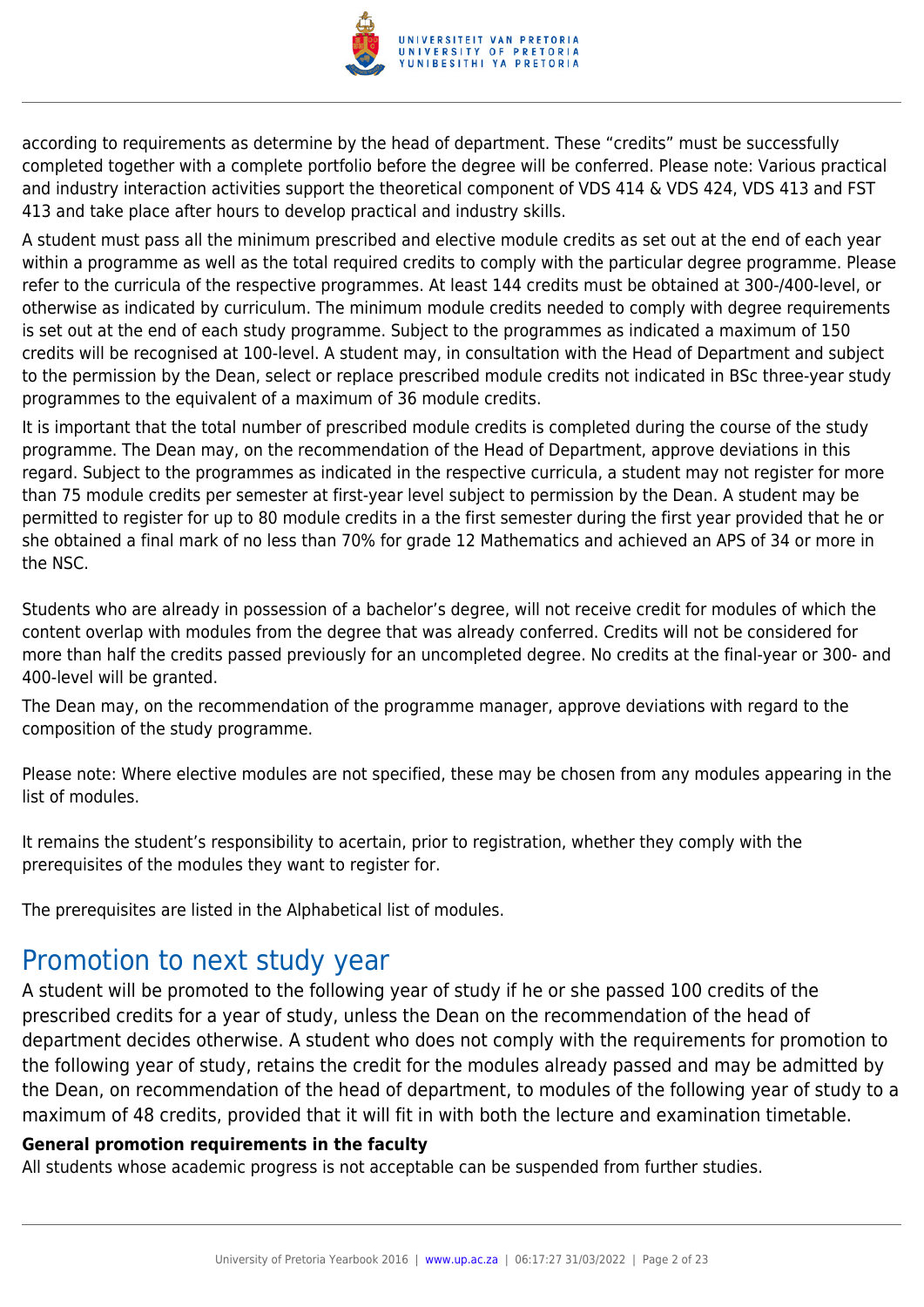

- A student who is excluded from further studies in terms of the stipulations of the abovementioned regulations, will be notified in writing by the Dean or Admissions Committee at the end of the relevant semester.
- A student who has been excluded from further studies may apply in writing to the Admissions Committee of the Faculty of Natural and Agricultural Sciences for re-admission.
- Should the student be re-admitted by the Admissions Committee, strict conditions will be set which the student must comply with in order to proceed with his/her studies.
- Should the student not be re-admitted to further studies by the Admissions Committee, he/she will be informed in writing.
- Students who are not re-admitted by the Admissions Committee have the right to appeal to the Senior Appeals Committee.
- Any decision taken by the Senior Appeals Committee is final.

# Pass with distinction

A student obtains his or her degree with distinction if a weighted average of at least 75% is obtained in the following modules:

Recipe development and standardisation 413

Consumer aspects of food 417

Food research project 480

Food service management 420

Food science and technology 413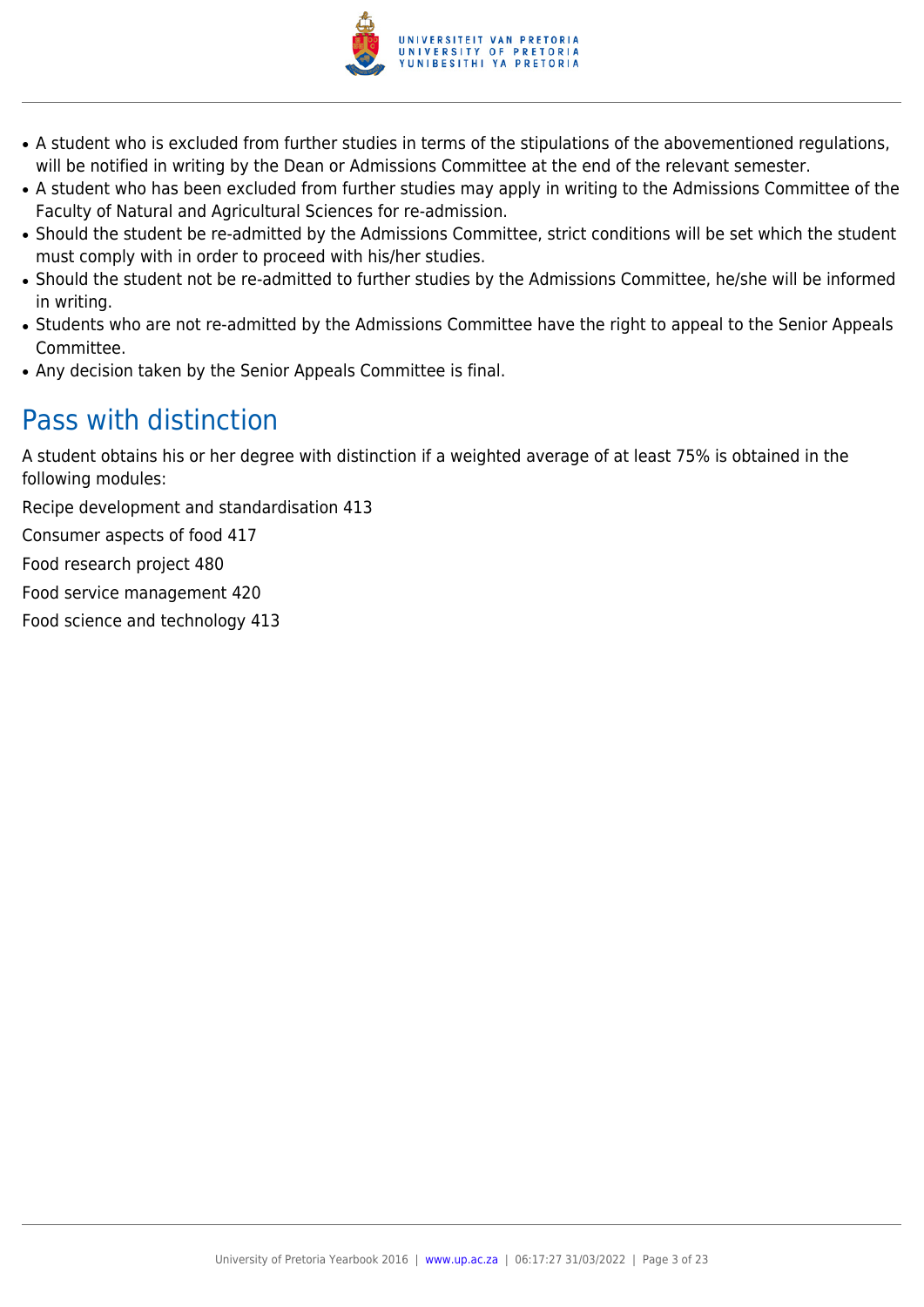

# Curriculum: Year 1

**Minimum credits: 134**

# **Fundamental modules**

# **Academic information management 111 (AIM 111)**

| <b>Module credits</b>         | 4.00                                                                                                                                                                                                                                                                                                                           |
|-------------------------------|--------------------------------------------------------------------------------------------------------------------------------------------------------------------------------------------------------------------------------------------------------------------------------------------------------------------------------|
| Service modules               | Faculty of Engineering, Built Environment and Information Technology<br><b>Faculty of Education</b><br><b>Faculty of Economic and Management Sciences</b><br><b>Faculty of Humanities</b><br>Faculty of Law<br><b>Faculty of Health Sciences</b><br><b>Faculty of Natural and Agricultural Sciences</b><br>Faculty of Theology |
| <b>Prerequisites</b>          | No prerequisites.                                                                                                                                                                                                                                                                                                              |
| <b>Contact time</b>           | MAMELODI, 2 lectures per week                                                                                                                                                                                                                                                                                                  |
| Language of tuition           | Both Afr and Eng                                                                                                                                                                                                                                                                                                               |
| <b>Academic organisation</b>  | <b>Information Science</b>                                                                                                                                                                                                                                                                                                     |
| <b>Period of presentation</b> | Semester 1                                                                                                                                                                                                                                                                                                                     |

#### **Module content**

Find, evaluate, process, manage and present information resources for academic purposes using appropriate technology.

# **Academic information management 121 (AIM 121)**

| <b>Module credits</b>         | 4.00                                                                                                                                                                                                                                                                                                                                                                   |
|-------------------------------|------------------------------------------------------------------------------------------------------------------------------------------------------------------------------------------------------------------------------------------------------------------------------------------------------------------------------------------------------------------------|
| <b>Service modules</b>        | Faculty of Engineering, Built Environment and Information Technology<br><b>Faculty of Education</b><br><b>Faculty of Economic and Management Sciences</b><br><b>Faculty of Humanities</b><br>Faculty of Law<br><b>Faculty of Health Sciences</b><br><b>Faculty of Natural and Agricultural Sciences</b><br>Faculty of Theology<br><b>Faculty of Veterinary Science</b> |
| <b>Prerequisites</b>          | No prerequisites.                                                                                                                                                                                                                                                                                                                                                      |
| <b>Contact time</b>           | 2 lectures per week, MAMELODI                                                                                                                                                                                                                                                                                                                                          |
| <b>Language of tuition</b>    | Both Afr and Eng                                                                                                                                                                                                                                                                                                                                                       |
| <b>Academic organisation</b>  | <b>Information Science</b>                                                                                                                                                                                                                                                                                                                                             |
| <b>Period of presentation</b> | Semester 2                                                                                                                                                                                                                                                                                                                                                             |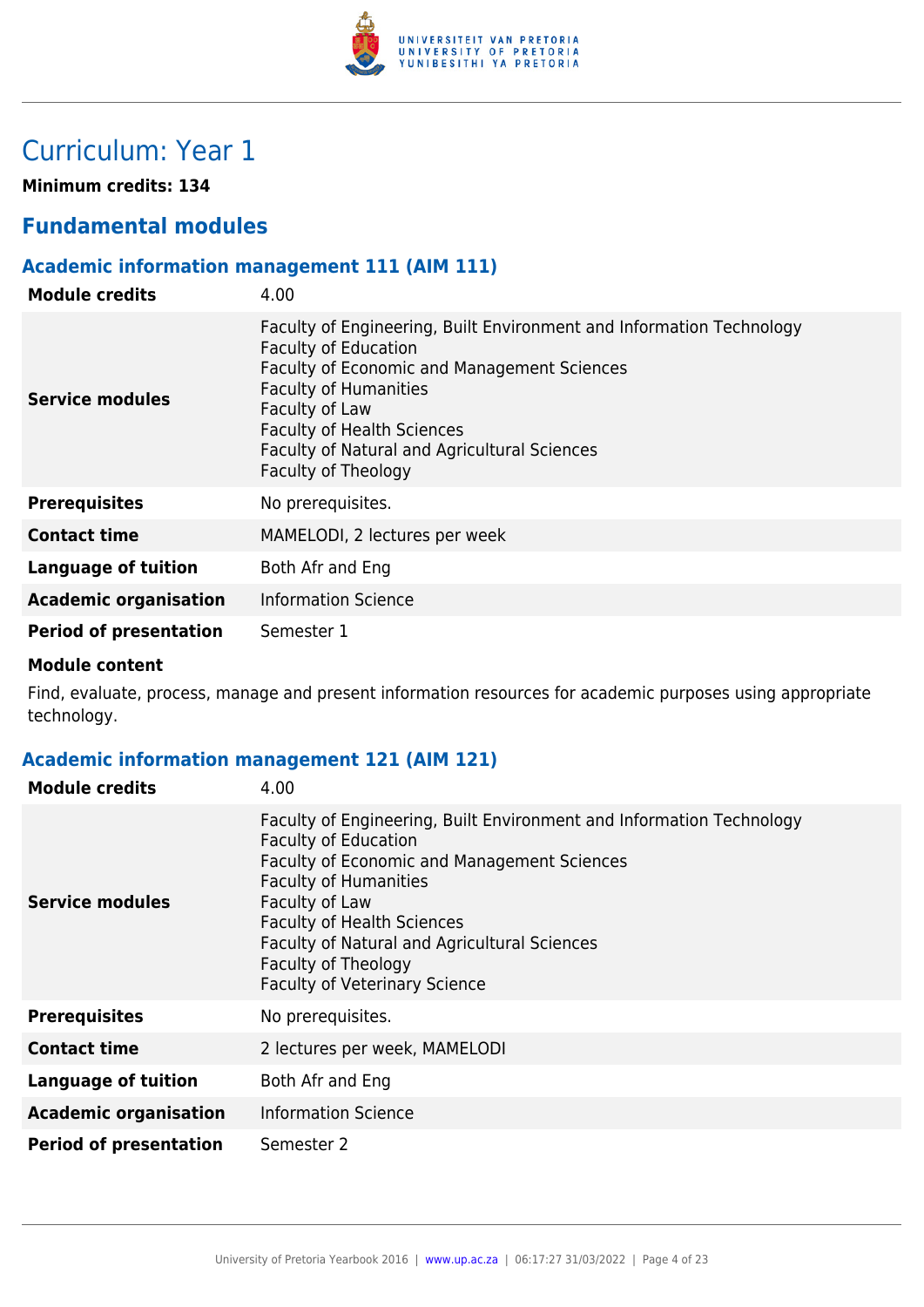

Apply effective search strategies in different technological environments. Demonstrate the ethical and fair use of information resources. Integrate 21st-century communications into the management of academic information.

# **Language and study skills 110 (LST 110)**

| 6.00                                                                                 |
|--------------------------------------------------------------------------------------|
| Faculty of Natural and Agricultural Sciences<br><b>Faculty of Veterinary Science</b> |
| No prerequisites.                                                                    |
| 2 lectures per week                                                                  |
| English                                                                              |
| Unit for Academic Literacy                                                           |
| Semester 1                                                                           |
|                                                                                      |

#### **Module content**

The module aims to equip students with the ability to cope with the reading and writing demands of scientific disciplines.

# **Academic orientation 102 (UPO 102)**

| <b>Module credits</b>         | 0.00                          |
|-------------------------------|-------------------------------|
| Language of tuition           | Double Medium                 |
| <b>Academic organisation</b>  | Natural + Agric Sciences Dean |
| <b>Period of presentation</b> | Year                          |

# **Academic information management 102 (AIM 102)**

| <b>Module credits</b>         | 6.00                                                                                                                                                                                                                                                                                    |
|-------------------------------|-----------------------------------------------------------------------------------------------------------------------------------------------------------------------------------------------------------------------------------------------------------------------------------------|
| <b>Service modules</b>        | <b>Faculty of Education</b><br><b>Faculty of Economic and Management Sciences</b><br><b>Faculty of Humanities</b><br>Faculty of Law<br><b>Faculty of Health Sciences</b><br>Faculty of Natural and Agricultural Sciences<br>Faculty of Theology<br><b>Faculty of Veterinary Science</b> |
| <b>Contact time</b>           | 2 lectures per week                                                                                                                                                                                                                                                                     |
| Language of tuition           | Both Afr and Eng                                                                                                                                                                                                                                                                        |
| <b>Academic organisation</b>  | <b>Information Science</b>                                                                                                                                                                                                                                                              |
| <b>Period of presentation</b> | Semester 2                                                                                                                                                                                                                                                                              |
|                               |                                                                                                                                                                                                                                                                                         |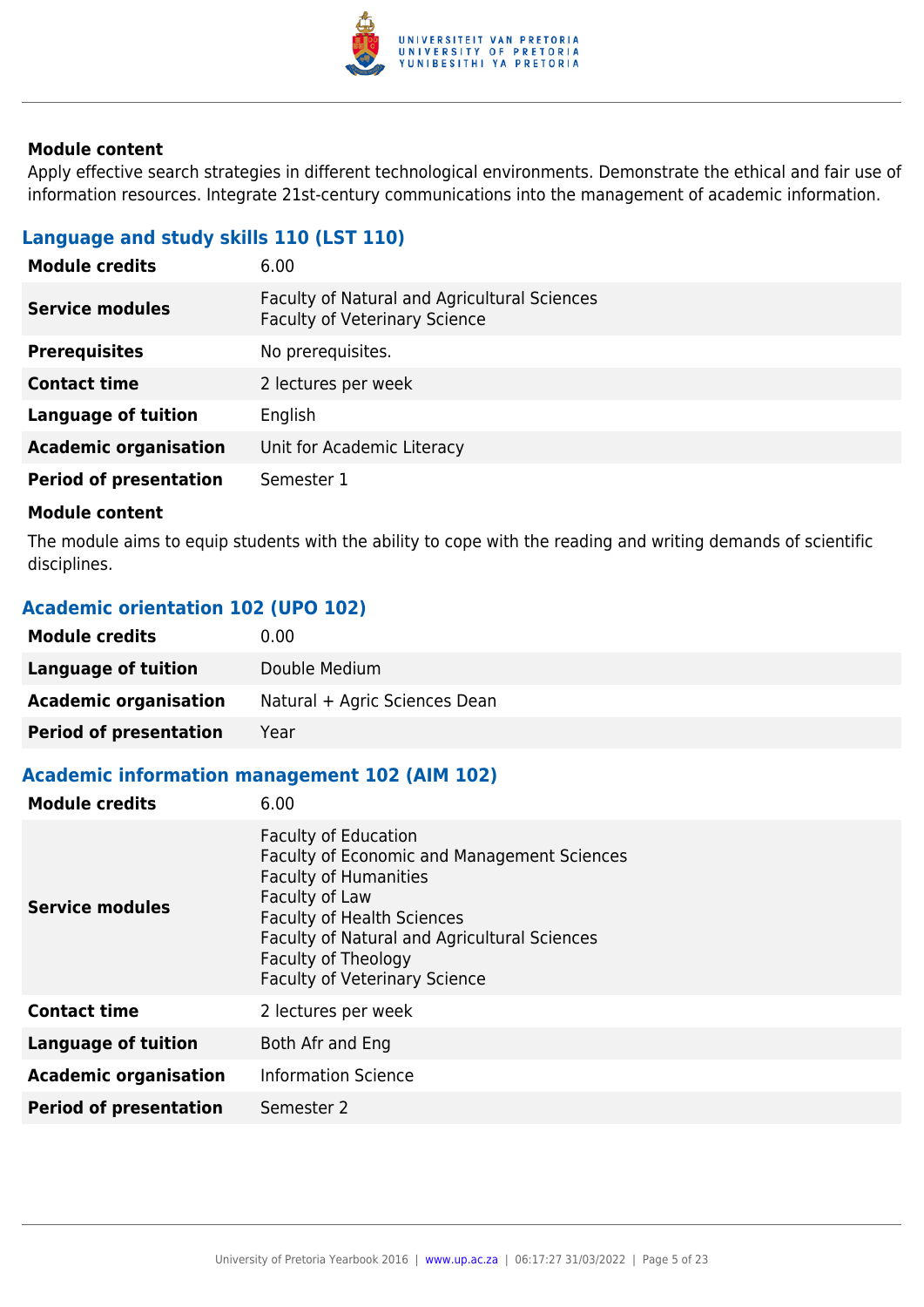

Find, evaluate, process, manage and present information resources for academic purposes using appropriate technology. Apply effective search strategies in different technological environments. Demonstrate the ethical and fair use of information resources. Integrate 21st-century communications into the management of academic information.

# **Core modules**

#### **Principles of marketing management 110 (BEM 110)**

| <b>Module credits</b>         | 10.00                                                                                                                                                |
|-------------------------------|------------------------------------------------------------------------------------------------------------------------------------------------------|
| <b>Service modules</b>        | Faculty of Engineering, Built Environment and Information Technology<br><b>Faculty of Humanities</b><br>Faculty of Natural and Agricultural Sciences |
| <b>Prerequisites</b>          | No prerequisites.                                                                                                                                    |
| <b>Language of tuition</b>    | Both Afr and Eng                                                                                                                                     |
| <b>Academic organisation</b>  | <b>Marketing Management</b>                                                                                                                          |
| <b>Period of presentation</b> | Semester 1                                                                                                                                           |

#### **Module content**

Principles of marketing management and marketing instruments, customer centricity, the process of marketing management, market segmentation, positioning and marketing information systems, environmental analysis, identification of target markets, value creation, positioning strategies, consumer behaviour, relationship marketing, relationship intention, application of product, price, marketing communication and distribution strategies.

# **Biometry 120 (BME 120)**

| <b>Module credits</b>         | 16.00                                                                                                                                                        |
|-------------------------------|--------------------------------------------------------------------------------------------------------------------------------------------------------------|
| <b>Service modules</b>        | Faculty of Engineering, Built Environment and Information Technology<br>Faculty of Natural and Agricultural Sciences<br><b>Faculty of Veterinary Science</b> |
| <b>Prerequisites</b>          | At least 4 (50-59%) in Mathematics in the Grade 12 examination, or at least 50%<br>in both Statistics 113, 123                                               |
| <b>Contact time</b>           | 1 practical per week, 4 lectures per week                                                                                                                    |
| Language of tuition           | Both Afr and Eng                                                                                                                                             |
| <b>Academic organisation</b>  | <b>Statistics</b>                                                                                                                                            |
| <b>Period of presentation</b> | Semester 2                                                                                                                                                   |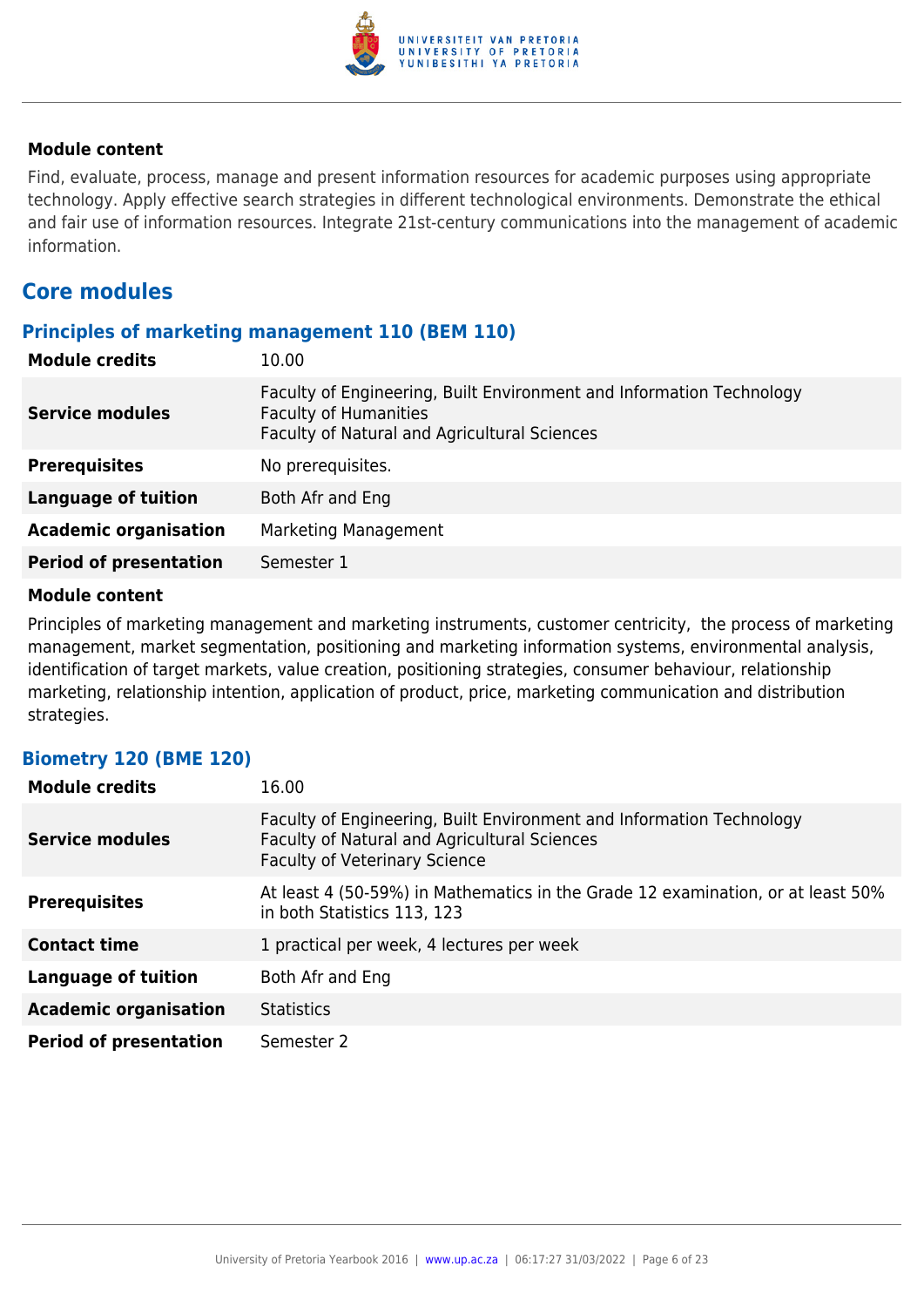

Simple statistical analysis: Data collection and analysis: Samples, tabulation, graphical representation, describing location, spread and skewness. Introductory probability and distribution theory. Sampling distributions and the central limit theorem. Statistical inference: Basic principles, estimation and testing in the one- and two-sample cases (parametric and non-parametric). Introduction to experimental design. One- and twoway designs, randomised blocks. Multiple statistical analysis: Bivariate data sets: Curve fitting (linear and non-linear), growth curves. Statistical inference in the simple regression case. Categorical analysis: Testing goodness of fit and contingency tables. Multiple regression and correlation: Fitting and testing of models. Residual analysis. Computer literacy: Use of computer packages in data analysis and report writing.

# **General chemistry 117 (CMY 117)**

| <b>Module credits</b>         | 16.00                                                                                                                                                                            |
|-------------------------------|----------------------------------------------------------------------------------------------------------------------------------------------------------------------------------|
| <b>Service modules</b>        | Faculty of Engineering, Built Environment and Information Technology<br><b>Faculty of Education</b><br><b>Faculty of Health Sciences</b><br><b>Faculty of Veterinary Science</b> |
| <b>Prerequisites</b>          | Final Grade 12 marks of at least 60% for Mathematics and 60% for Physical<br>Sciences.                                                                                           |
| <b>Contact time</b>           | 1 practical per week, 4 lectures per week                                                                                                                                        |
| <b>Language of tuition</b>    | Both Afr and Eng                                                                                                                                                                 |
| <b>Academic organisation</b>  | Chemistry                                                                                                                                                                        |
| <b>Period of presentation</b> | Semester 1                                                                                                                                                                       |

#### **Module content**

General introduction to inorganic, analytical and physical chemistry. Atomic structure and periodicity. Molecular structure and chemical bonding using the VSEOR model. Nomenclature of iorganic ions and compounds. Classification of reactions: precipitation, acid-base, redox reactions and gas-forming reactions. Mole concept and stoichiometric calculations concerning chemical formulas and chemical reactions. Principles of reactivity: energy and chemical reactions. Physical behaviour gases, liquids, solids and solutions and the role of intermolecular forces. Rate of reactions: Introduction to chemical kinetics.

# **General chemistry 127 (CMY 127)**

| <b>Module credits</b><br>16.00 |                                                                                                                                                                                  |
|--------------------------------|----------------------------------------------------------------------------------------------------------------------------------------------------------------------------------|
| <b>Service modules</b>         | Faculty of Engineering, Built Environment and Information Technology<br><b>Faculty of Education</b><br><b>Faculty of Health Sciences</b><br><b>Faculty of Veterinary Science</b> |
| <b>Prerequisites</b>           | Natural and Agricultural Sciences students: CMY 117 GS or CMY 154 GS Health<br>Sciences students: none                                                                           |
| <b>Contact time</b>            | 1 practical per week, 4 lectures per week                                                                                                                                        |
| <b>Language of tuition</b>     | Both Afr and Eng                                                                                                                                                                 |
| <b>Academic organisation</b>   | Chemistry                                                                                                                                                                        |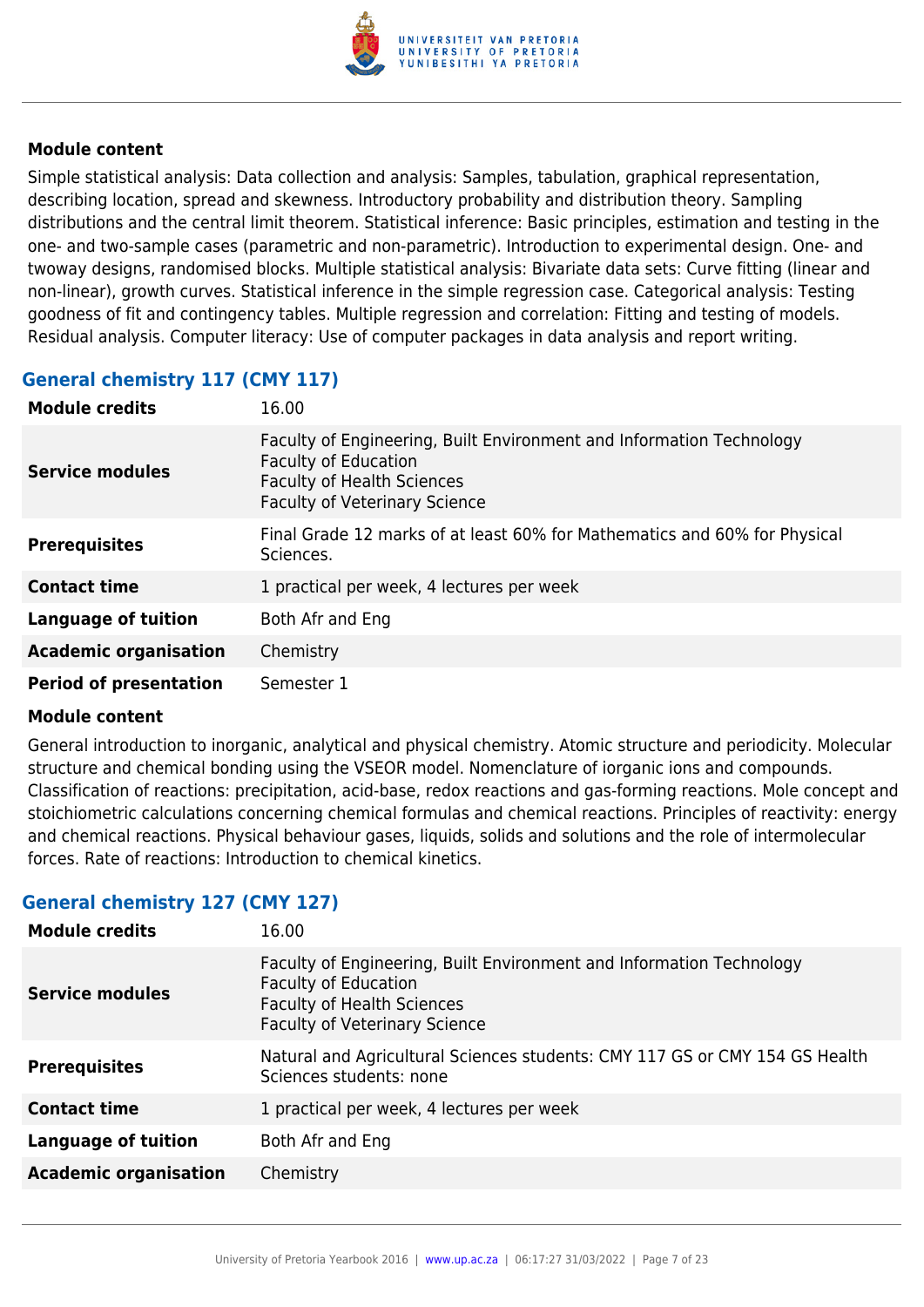

#### **Period of presentation** Semester 2

#### **Module content**

Theory: General physical-analytical chemistry: Physical behaviour of gases, liquids and solids, intermolecular forces, solutions. Principles of reactivity: energy and chemical reactions, entropy and free energy, electrochemistry. Organic chemistry: Structure (bonding), nomenclature, isomerism, introductory stereochemistry, introduction to chemical reactions and chemical properties of organic compounds and biological compounds, i.e. carbohydrates and amino acids. Practical: Molecular structure (model building), synthesis and properties of simple organic compounds.

# **Physiology 110 (FSG 110)**

| <b>Module credits</b>         | 6.00                                                                         |
|-------------------------------|------------------------------------------------------------------------------|
| <b>Service modules</b>        | <b>Faculty of Humanities</b><br>Faculty of Natural and Agricultural Sciences |
| <b>Prerequisites</b>          | No prerequisites.                                                            |
| <b>Contact time</b>           | 3 lectures per week                                                          |
| <b>Language of tuition</b>    | Both Afr and Eng                                                             |
| <b>Academic organisation</b>  | Physiology                                                                   |
| <b>Period of presentation</b> | Semester 1                                                                   |

#### **Module content**

Introduction (terminology and anatomical orientation); chemical principles; cytology and histology; neurophysiology and the senses; haematology and body fluids; cardiovascular system.

# **Physiology 120 (FSG 120)**

| <b>Module credits</b>         | 6.00                                                                         |
|-------------------------------|------------------------------------------------------------------------------|
| <b>Service modules</b>        | <b>Faculty of Humanities</b><br>Faculty of Natural and Agricultural Sciences |
| <b>Prerequisites</b>          | <b>FSG 110</b>                                                               |
| <b>Contact time</b>           | 3 lectures per week                                                          |
| <b>Language of tuition</b>    | Both Afr and Eng                                                             |
| <b>Academic organisation</b>  | Physiology                                                                   |
| <b>Period of presentation</b> | Semester 2                                                                   |

#### **Module content**

Respiratory system; nutrition; digestion and metabolism; kidneys and acid-base equilibrium; endocrinology; reproduction physiology and reproduction; skin and body temperatures.

# **Introduction to microbiology 161 (MBY 161)**

| <b>Module credits</b>  | 8.00                                                                 |
|------------------------|----------------------------------------------------------------------|
| <b>Service modules</b> | Faculty of Engineering, Built Environment and Information Technology |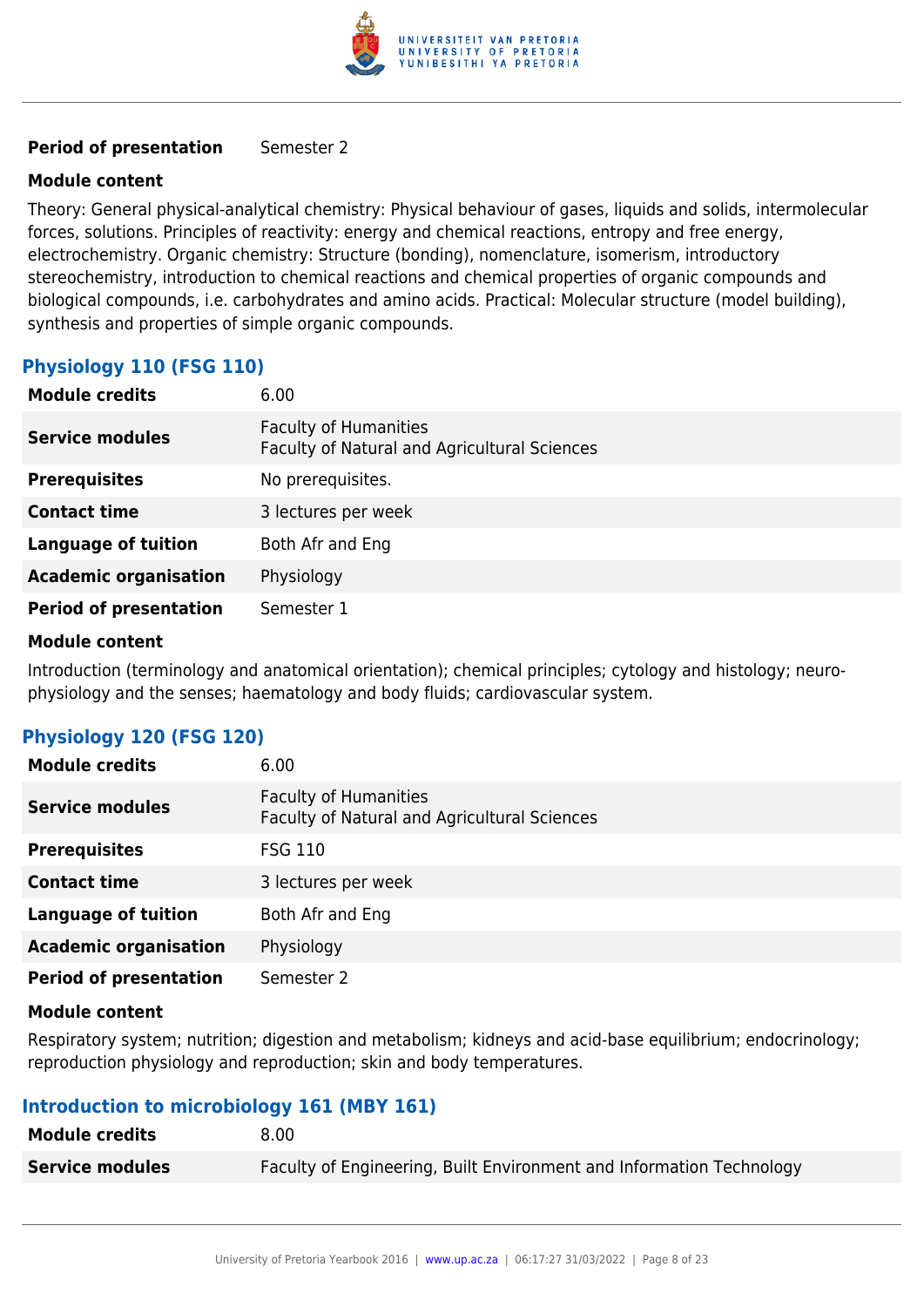

| <b>Prerequisites</b>          | MLB 111 GS                                |
|-------------------------------|-------------------------------------------|
| <b>Contact time</b>           | 2 lectures per week, 1 practical per week |
| Language of tuition           | Both Afr and Eng                          |
| <b>Academic organisation</b>  | Microbiology and Plant Path               |
| <b>Period of presentation</b> | Semester 2                                |

The module will introduce the student to the field of Microbiology. Basic Microbiological aspects that will be covered include introduction into the diversity of the microbial world (bacteria, archaea, eukaryotic microorganisms and viruses), basic principles of cell structure and function, microbial nutrition and microbial growth and growth control. Applications in Microbiology will be illustrated by specific examples i.e. bioremediation, animal-microbial symbiosis, plant-microbial symbiosis and the use of microorganisms in industrial microbiology. Wastewater treatment, microbial diseases and food will be introduced using specific examples.

# **Molecular and cell biology 111 (MLB 111)**

| <b>Module credits</b>         | 16.00                                                                                                                                                                            |
|-------------------------------|----------------------------------------------------------------------------------------------------------------------------------------------------------------------------------|
| Service modules               | Faculty of Engineering, Built Environment and Information Technology<br><b>Faculty of Education</b><br><b>Faculty of Health Sciences</b><br><b>Faculty of Veterinary Science</b> |
| <b>Prerequisites</b>          | Refer to Regulation 1.2: A candidate who has passed Mathematics with at least<br>50% in the Grade 12 examination                                                                 |
| <b>Contact time</b>           | 4 lectures per week, 1 practical per week                                                                                                                                        |
| <b>Language of tuition</b>    | Both Afr and Eng                                                                                                                                                                 |
| <b>Academic organisation</b>  | Genetics                                                                                                                                                                         |
| <b>Period of presentation</b> | Semester 1                                                                                                                                                                       |

#### **Module content**

Introductory study of the ultra structure, function and composition of representative cells and cell components. General principles of cell metabolism, molecular genetics, cell growth, cell division and differentiation.

# **Basic food preparation 111 (VDS 111)**

| <b>Module credits</b>         | 6.00                                                                    |
|-------------------------------|-------------------------------------------------------------------------|
| <b>Service modules</b>        | <b>Faculty of Health Sciences</b>                                       |
| <b>Prerequisites</b>          | No prerequisites.                                                       |
| <b>Contact time</b>           | 1 lecture per week, 0.5 practical per week, 1 discussion class per week |
| <b>Language of tuition</b>    | Double Medium                                                           |
| <b>Academic organisation</b>  | <b>Consumer Science</b>                                                 |
| <b>Period of presentation</b> | Semester 1                                                              |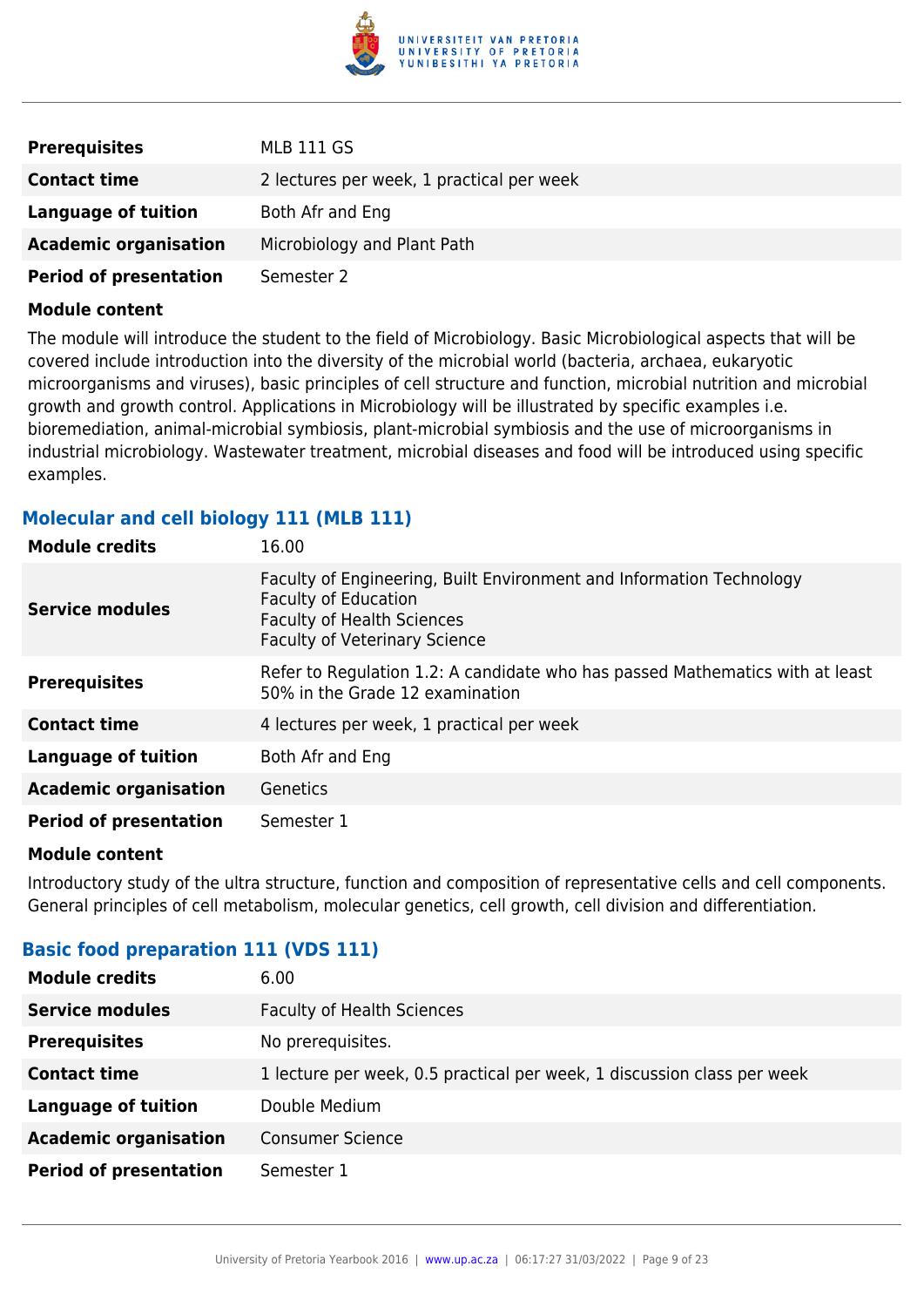

Module 1: Basic food preparation and food preparation techniques. Mise en place, weighing and measurement techniques, equipment and terminology as applied in food preparation. History of the foodservice industry and contemporary chefs. Basic food quality control.

Module 2: Food preparation basics of the following: stocks, soups and sauces

### **Mathematics 134 (WTW 134)**

| <b>Module credits</b>         | 16.00                                                                                                                                       |
|-------------------------------|---------------------------------------------------------------------------------------------------------------------------------------------|
| <b>Service modules</b>        | Faculty of Engineering, Built Environment and Information Technology<br><b>Faculty of Education</b><br><b>Faculty of Veterinary Science</b> |
| <b>Prerequisites</b>          | Refer to Regulation 1.2: At least 50% for Mathematics in the Grade 12<br>examination.                                                       |
| <b>Contact time</b>           | 4 lectures per week, 1 tutorial per week                                                                                                    |
| Language of tuition           | Both Afr and Eng                                                                                                                            |
| <b>Academic organisation</b>  | Mathematics and Applied Maths                                                                                                               |
| <b>Period of presentation</b> | Semester 1                                                                                                                                  |

#### **Module content**

\*Students will not be credited for more than one of the following modules for their degree: WTW 134, WTW 165, WTW 114, WTW 158. WTW 134 does not lead to admission to Mathematics at 200 level and is intended for students who require Mathematics at 100 level only. WTW 134 is offered as WTW 165 in the second semester only to students who have applied in the first semester of the current year for the approximately 65 MBChB, or the 5-6 BChD places becoming available in the second semester and who were therefore enrolled for MGW 112 in the first semester of the current year. Functions, derivatives, interpretation of the derivative, rules of differentiation, applications of differentiation, integration, interpretation of the definite integral, applications of integration. Matrices, solutions of systems of equations. All topics are studied in the context of applications.

#### **Basic food preparation 121 (VDS 121)**

| <b>Module credits</b>         | 6.00                                     |
|-------------------------------|------------------------------------------|
| <b>Service modules</b>        | <b>Faculty of Health Sciences</b>        |
| <b>Prerequisites</b>          | VDS 111                                  |
| <b>Contact time</b>           | 1 practical per week, 1 lecture per week |
| <b>Language of tuition</b>    | Double Medium                            |
| <b>Academic organisation</b>  | <b>Consumer Science</b>                  |
| <b>Period of presentation</b> | Semester 2                               |

#### **Module content**

Module 1: Principles and practices of food preparation and cooking techniques. Mise en place, weighing and measurement techniques, equipment and terminology as applied in food preparation. Basic food quality control. Module 2: Food preparation basics of the following: starches and cereals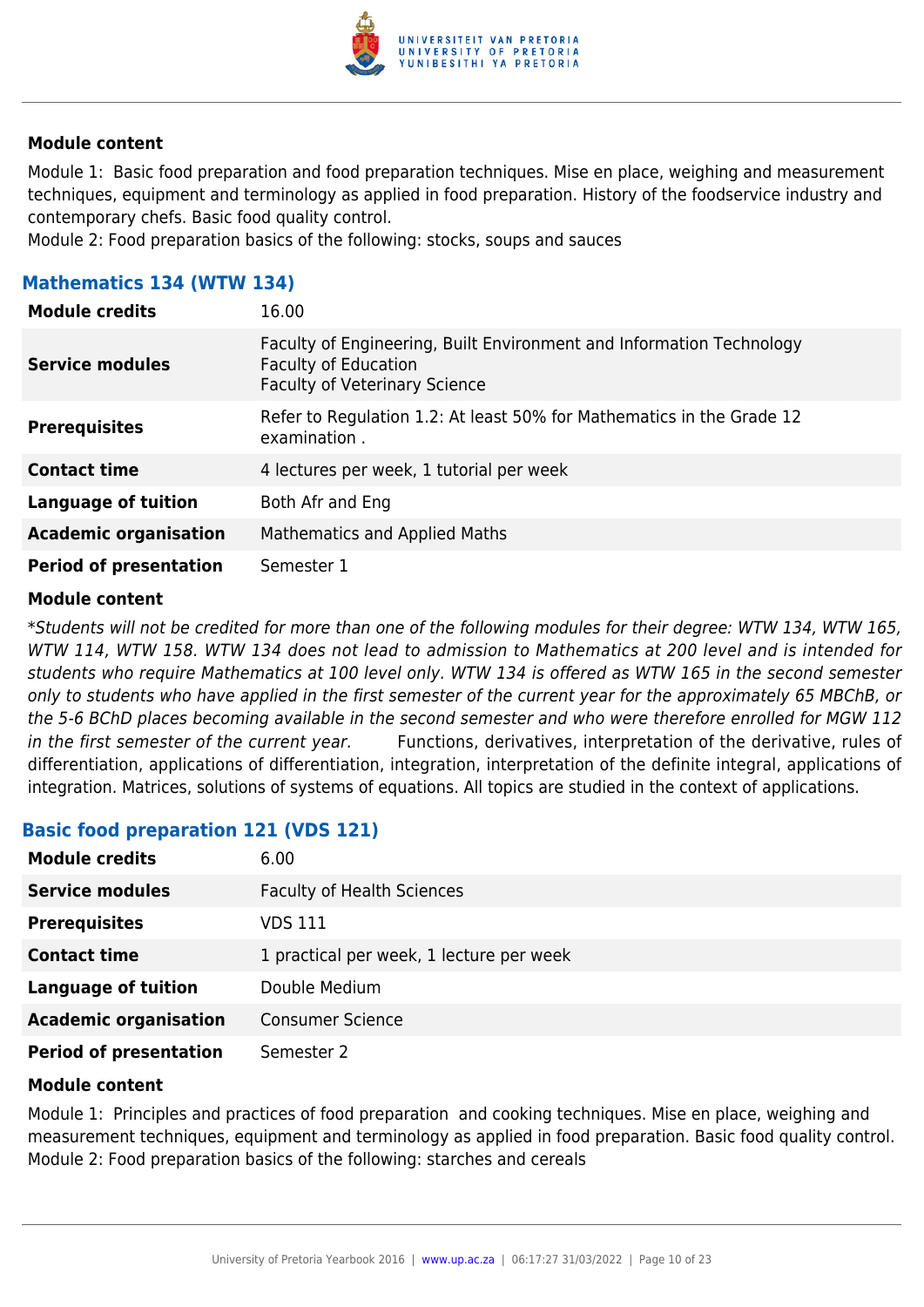

# Curriculum: Year 2

**Minimum credits: 136**

# **Core modules**

### **Introduction to proteins and enzymes 251 (BCM 251)**

| <b>Module credits</b>         | 12.00                                             |
|-------------------------------|---------------------------------------------------|
| <b>Service modules</b>        | <b>Faculty of Health Sciences</b>                 |
| <b>Prerequisites</b>          | [CMY117 GS] and [CMY127 GS] and [MLB111 GS]       |
| <b>Contact time</b>           | 2 lectures per week, 90 minute practical per week |
| <b>Language of tuition</b>    | Double Medium                                     |
| <b>Academic organisation</b>  | Biochemistry                                      |
| <b>Period of presentation</b> | Semester 1                                        |

#### **Module content**

Structural and ionic properties of amino acids. Peptides, the peptide bond, primary, secondary, tertiary and quaternary structure of proteins. Interactions that stabilise protein structure, denaturation and renaturation of proteins. Introduction to methods for the purification of proteins, amino acid composition, and sequence determinations. Introduction to enzyme kinetics and enzyme inhibition. Allosteric enzymes, regulation of enzyme activity, active centres and mechanisms of enzyme catalysis. Examples of industrial applications of enzymes. Practical training in laboratory techniques and Good Laboratory Practice. Techniques for the quantitative and qualitative analysis of biological molecules. Processing and presentation of scientific data.

# **Carbohydrate metabolism 252 (BCM 252)**

| <b>Module credits</b>         | 12.00                                                            |
|-------------------------------|------------------------------------------------------------------|
| <b>Service modules</b>        | <b>Faculty of Education</b><br><b>Faculty of Health Sciences</b> |
| <b>Prerequisites</b>          | [CMY117 GS] and [CMY127 GS] and [MLB111 GS]                      |
| <b>Contact time</b>           | 90 minute practical per week, 2 lectures per week                |
| <b>Language of tuition</b>    | Double Medium                                                    |
| <b>Academic organisation</b>  | Biochemistry                                                     |
| <b>Period of presentation</b> | Semester 1                                                       |

#### **Module content**

Biochemistry of carbohydrates. Thermodynamics and bioenergetics. Glycolysis, citric acid cycle and electron transport. Glycogen metabolism, pentose-phosphate pathway, gluconeogenesis and photosynthesis. Practical training in study and analysis of metabolic pathways and enzymes. Scientific method and design: Hypothesis design and testing, method design and scientific controls.

#### **Lipid and nitrogen metabolism 261 (BCM 261)**

**Module credits** 12.00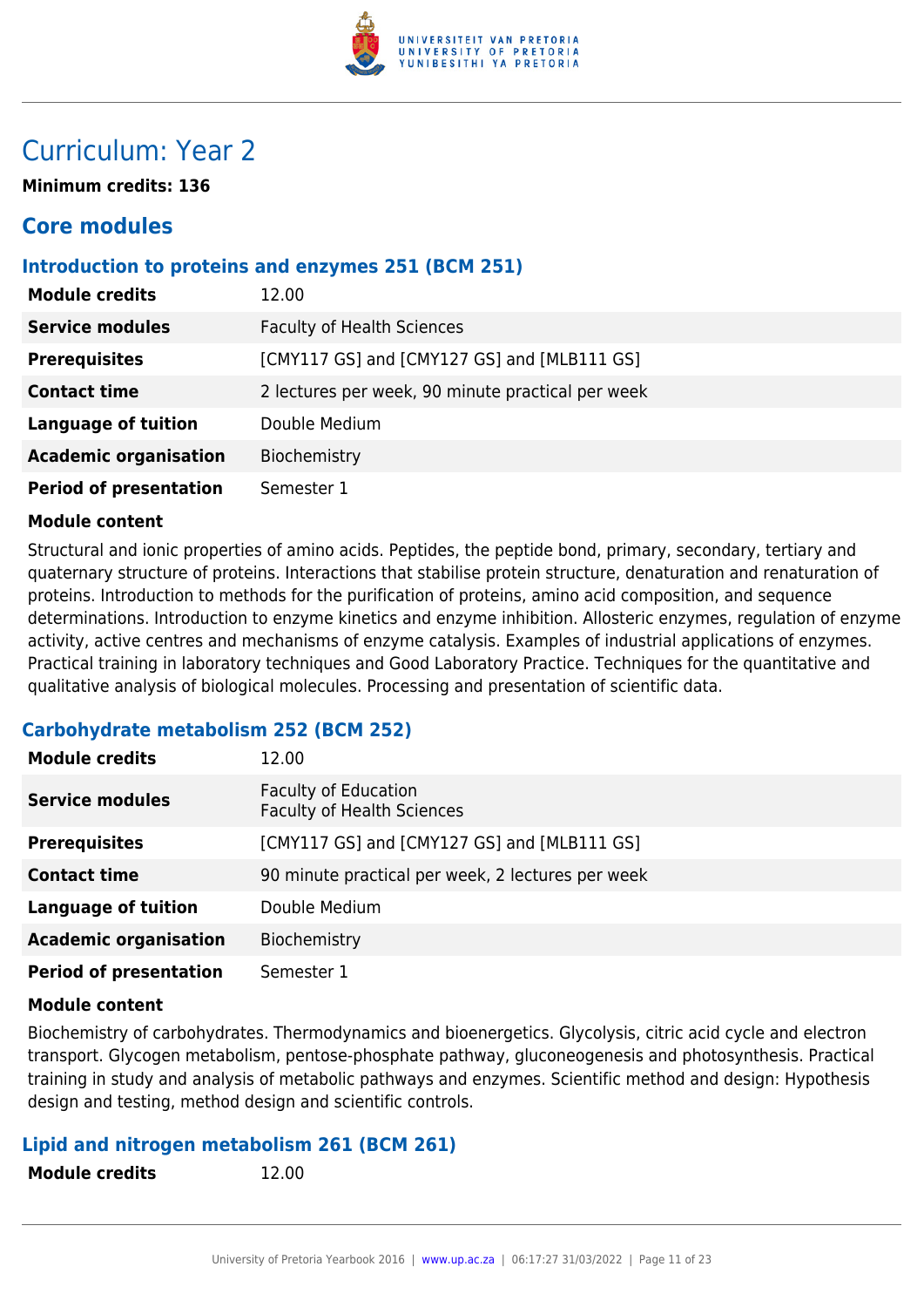

| <b>Service modules</b>        | <b>Faculty of Health Sciences</b>                 |
|-------------------------------|---------------------------------------------------|
| <b>Prerequisites</b>          | [CMY117 GS] and [CMY127 GS] and [MLB111 GS]       |
| <b>Contact time</b>           | 90 minute practical per week, 2 lectures per week |
| <b>Language of tuition</b>    | Double Medium                                     |
| <b>Academic organisation</b>  | Biochemistry                                      |
| <b>Period of presentation</b> | Semester 2                                        |

Biochemistry of lipids, membrane structure, anabolism and catabolism of lipids. Nitrogen metabolism, amino acid biosynthesis and catabolism. Biosynthesis of neurotransmitters, pigments, hormones and nucleotides from amino acids. Catabolism of pureness and pyrimidines. Therapeutic agents directed against nucleotide metabolism. Examples of inborn errors of metabolism of nitrogen containing compounds. The urea cycle, nitrogen excretion. Practical training in scientific writing skills: evaluation of a scientific report. Techniques for separation and analysis of biological molecules

# **Biochemical principles of nutrition and toxicology 262 (BCM 262)**

| <b>Module credits</b>         | 12.00                                             |
|-------------------------------|---------------------------------------------------|
| <b>Service modules</b>        | <b>Faculty of Health Sciences</b>                 |
| <b>Prerequisites</b>          | [CMY117 GS] and [CMY127 GS] and [MLB111 GS]       |
| <b>Contact time</b>           | 90 minute practical per week, 2 lectures per week |
| <b>Language of tuition</b>    | Double Medium                                     |
| <b>Academic organisation</b>  | Biochemistry                                      |
| <b>Period of presentation</b> | Semester 2                                        |

#### **Module content**

Biochemistry of nutrition and toxicology. Proximate analysis of nutrients. Review of energy requirements and expenditure. Respiratory quotient. Requirements and function of water, vitamins and minerals. Interpretation and modification of RDA values for specific diets, eg growth, exercise, pregnancy and lactation, aging and starvation. Interactions between nutrients. Comparison of monogastric and ruminant metabolism. Cholesterol, polyunsaturated, essential fatty acids and dietary anti-oxidants. Oxidation of fats. Biochemical mechanisms of water- and fat-soluble vitamins and assessment of vitamin status. Mineral requirements, biochemical mechanisms, imbalances and diarrhoea. Biochemistry of xenobiotics: absorption, distribution, metabolism and excretion (ADME); detoxification reactions: oxidation/reduction (Phase I), conjugations (Phase II), export from cells (Phase III); factors affecting metabolism and disposition. Toxic responses: tissue damage and physiological effects, teratogenesis, immunotoxicity, mutagenesis and carcinogenesis. Examples of toxins: biochemical mechanisms of common toxins and their antidotes. Antibiotics and resistance. Natural toxins from fungi, plants and animals: goitrogens, cyanogens, cholineesterase inhibitors, ergotoxin, aflatoxins Practical training in analyses of nutrients, fatty acids separations, antioxidant determination, and enzyme activity measurements, PO ratio of mitochondria, electrophoresis, extraction, solubility and gel permeation techniques.

#### **Principles of food processing and preservation 260 (FST 260)**

**Module credits** 12.00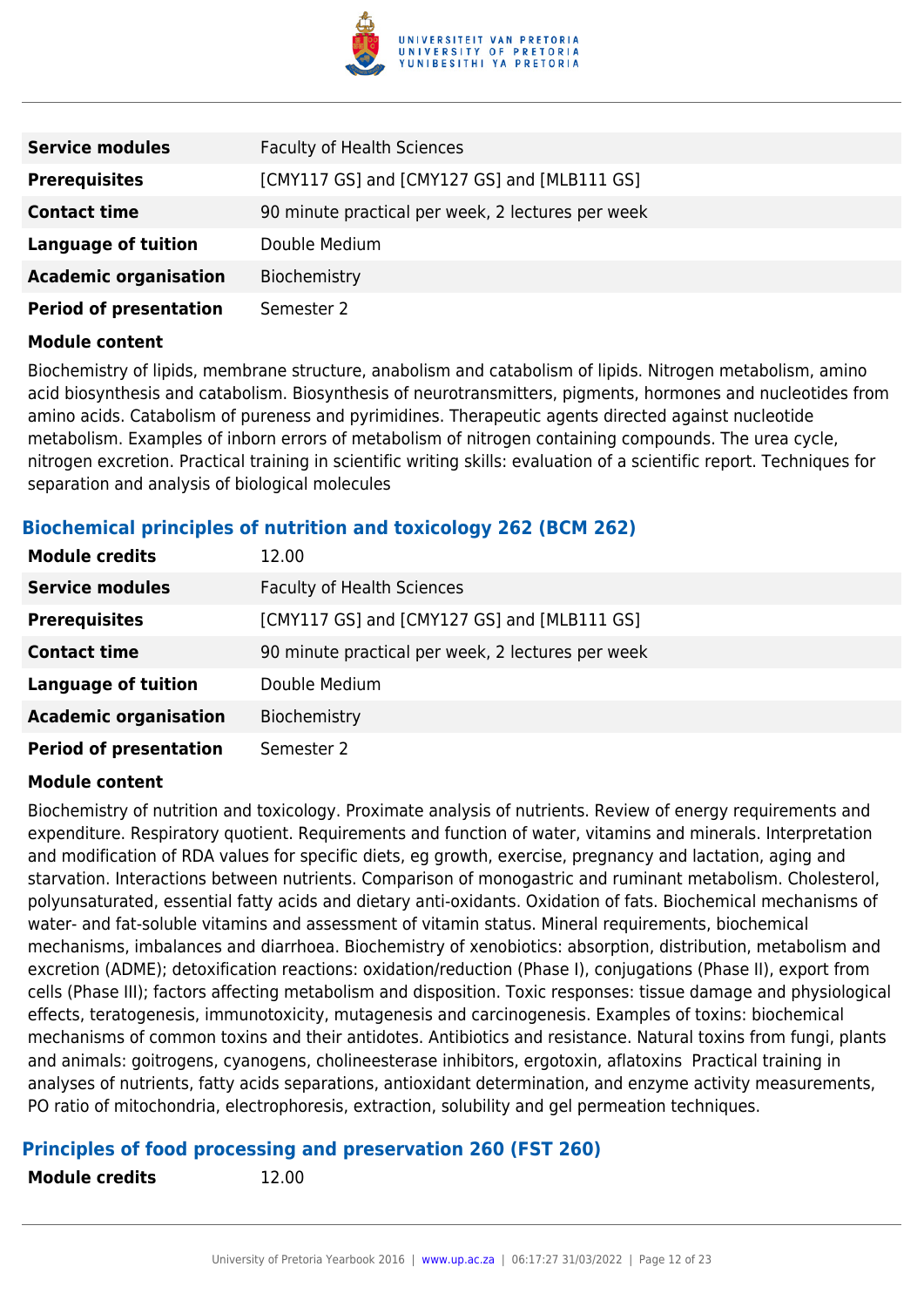

| <b>Prerequisites</b>          | CMY 117, CMY 127, MBY 161, PHY 131 and WTW 134 or WTW 165 or TDH |
|-------------------------------|------------------------------------------------------------------|
| <b>Contact time</b>           | 2 lectures per week, 1 practical per week                        |
| <b>Language of tuition</b>    | English                                                          |
| <b>Academic organisation</b>  | Food Science                                                     |
| <b>Period of presentation</b> | Semester 1 and Semester 2                                        |

Lectures: Food preservation technologies: concept of hurdle technology; heat (blanching, pasteurisation and sterilisation); cold (refrigeration and freezing); concentration and dehydration; food irradiation; fermentation; preservatives; new methods of food preservation. Effect of various food preservation technologies on the microbiological (shelf-life and safety issues), sensory and nutritional quality of foods. Practicals: Practical applications of above processes. Physical, chemical and sensory evaluation of processed foods. Assignment: Application of hurdle technology concept to a specific food product.

# **Bacteriology 251 (MBY 251)**

| <b>Module credits</b>         | 12.00                                                                |
|-------------------------------|----------------------------------------------------------------------|
| <b>Service modules</b>        | Faculty of Engineering, Built Environment and Information Technology |
| <b>Prerequisites</b>          | <b>MBY 161 GS</b>                                                    |
| <b>Contact time</b>           | 2 lectures per week, 1 practical per week                            |
| <b>Language of tuition</b>    | English                                                              |
| <b>Academic organisation</b>  | Microbiology and Plant Path                                          |
| <b>Period of presentation</b> | Semester 1                                                           |

#### **Module content**

Growth, replication and survival of bacteria, Energy sources, harvesting from light versus oxidation, regulation of catabolic pathways, chemotaxis. Nitrogen metabolism, iron-scavenging. Alternative electron acceptors: denitrification, sulphate reduction, methanogenesis. Bacterial evolution, systematic and genomics. Biodiversity; bacteria occurring in the natural environment (soil, water and air), associated with humans, animals, plants, and those of importance in foods and in the water industry.

#### **Food commodities and preparation 210 (VDS 210)**

| <b>Module credits</b>         | 18.00                                     |
|-------------------------------|-------------------------------------------|
| <b>Service modules</b>        | <b>Faculty of Health Sciences</b>         |
| <b>Prerequisites</b>          | VDS 121                                   |
| <b>Contact time</b>           | 1 practical per week, 3 lectures per week |
| <b>Language of tuition</b>    | Double Medium                             |
| <b>Academic organisation</b>  | <b>Consumer Science</b>                   |
| <b>Period of presentation</b> | Semester 1                                |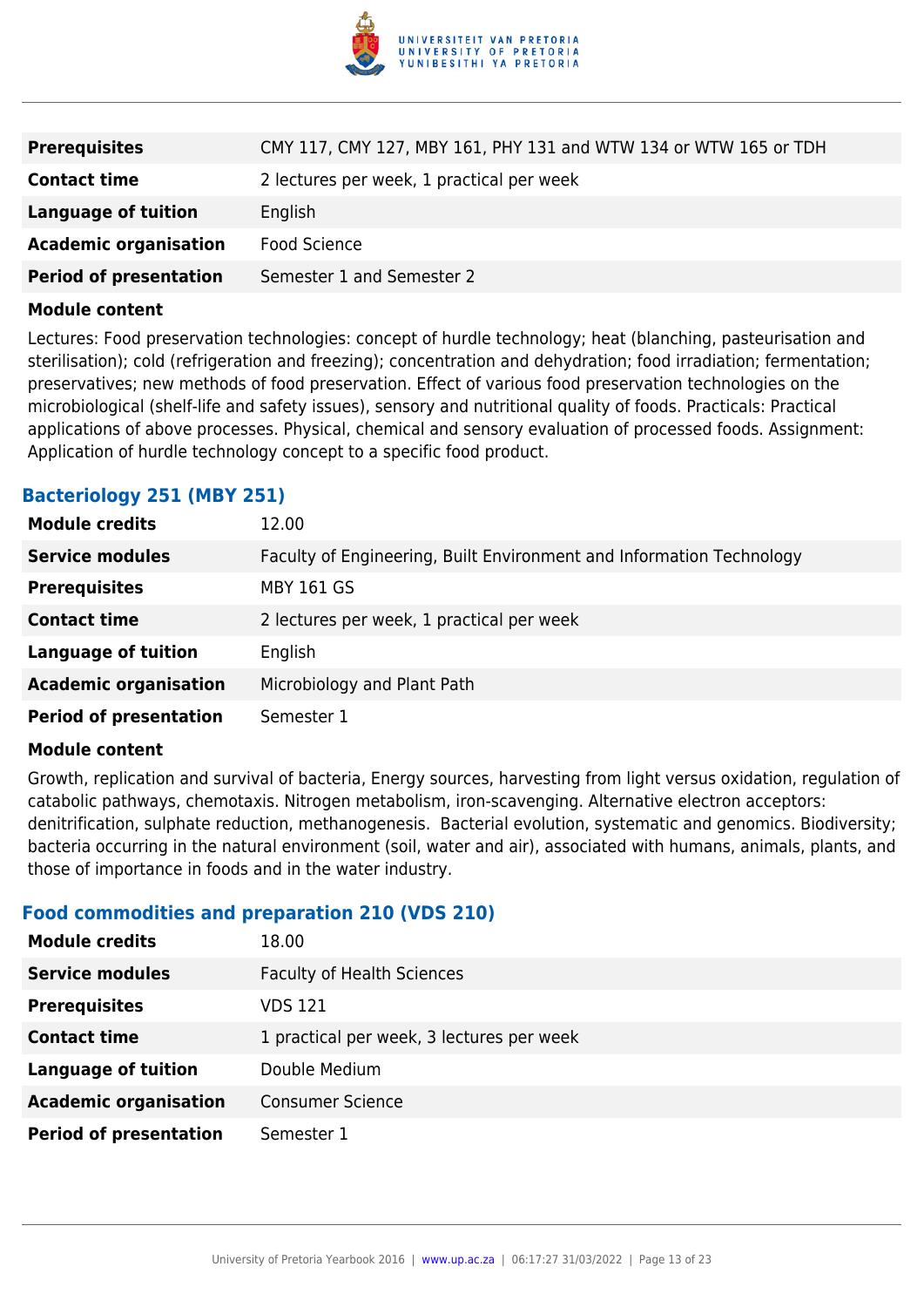

Module 1: The study of different food systems with regard to food preparation. Physical and chemical properties and the influence of the composition in food preparation.

Module 2: Food preparation basics of the following: soups and sauces, fruit and vegetables; salads; frozen desserts; gelatine.

Module 3: Origin and development of food habits; Factors influencing habits and choice; Dynamics of food habits. Influence of religion on food habits. Food habits of different ethnic groups.

# **Food commodities and preparation 221 (VDS 221)**

| <b>Module credits</b>         | 18.00                                     |
|-------------------------------|-------------------------------------------|
| <b>Service modules</b>        | <b>Faculty of Health Sciences</b>         |
| <b>Prerequisites</b>          | VDS 210                                   |
| <b>Contact time</b>           | 3 lectures per week, 1 practical per week |
| <b>Language of tuition</b>    | Double Medium                             |
| <b>Academic organisation</b>  | <b>Consumer Science</b>                   |
| <b>Period of presentation</b> | Semester 2                                |

#### **Module content**

Module 1: The study of different food systems with regard to food preparation. Physical and chemical properties and the influence of the composition in food preparation.

Module 2: Food preparation basics of the following: meat; poultry; fish, legumes, eggs and milk, baked products (whole spectrum); leavening agents.

Module 3: The influence of culture on cuisines. Study of the cuisines of selected African, European and Eastern countries.

# **Consumer behaviour 212 (BEM 212)**

| <b>Module credits</b>         | 16.00                                                                                                                                                |
|-------------------------------|------------------------------------------------------------------------------------------------------------------------------------------------------|
| <b>Service modules</b>        | Faculty of Engineering, Built Environment and Information Technology<br><b>Faculty of Humanities</b><br>Faculty of Natural and Agricultural Sciences |
| <b>Prerequisites</b>          | <b>BEM 110 GS</b>                                                                                                                                    |
| <b>Contact time</b>           | 3 lectures per week                                                                                                                                  |
| <b>Language of tuition</b>    | Both Afr and Eng                                                                                                                                     |
| <b>Academic organisation</b>  | Marketing Management                                                                                                                                 |
| <b>Period of presentation</b> | Semester 1                                                                                                                                           |

#### **Module content**

Internal and external influencing factors of consumer behaviour, the consumer's decision process and application fields of consumer behaviour, consumerisms and social responsibility, buying behaviour of consumers in both product and service related industries, consumer psychology and the influence thereof on buying behaviour, psychology of pricing, influencing factors in consumer buying behaviour, the impact of various forms of marketing communication on buying behaviour.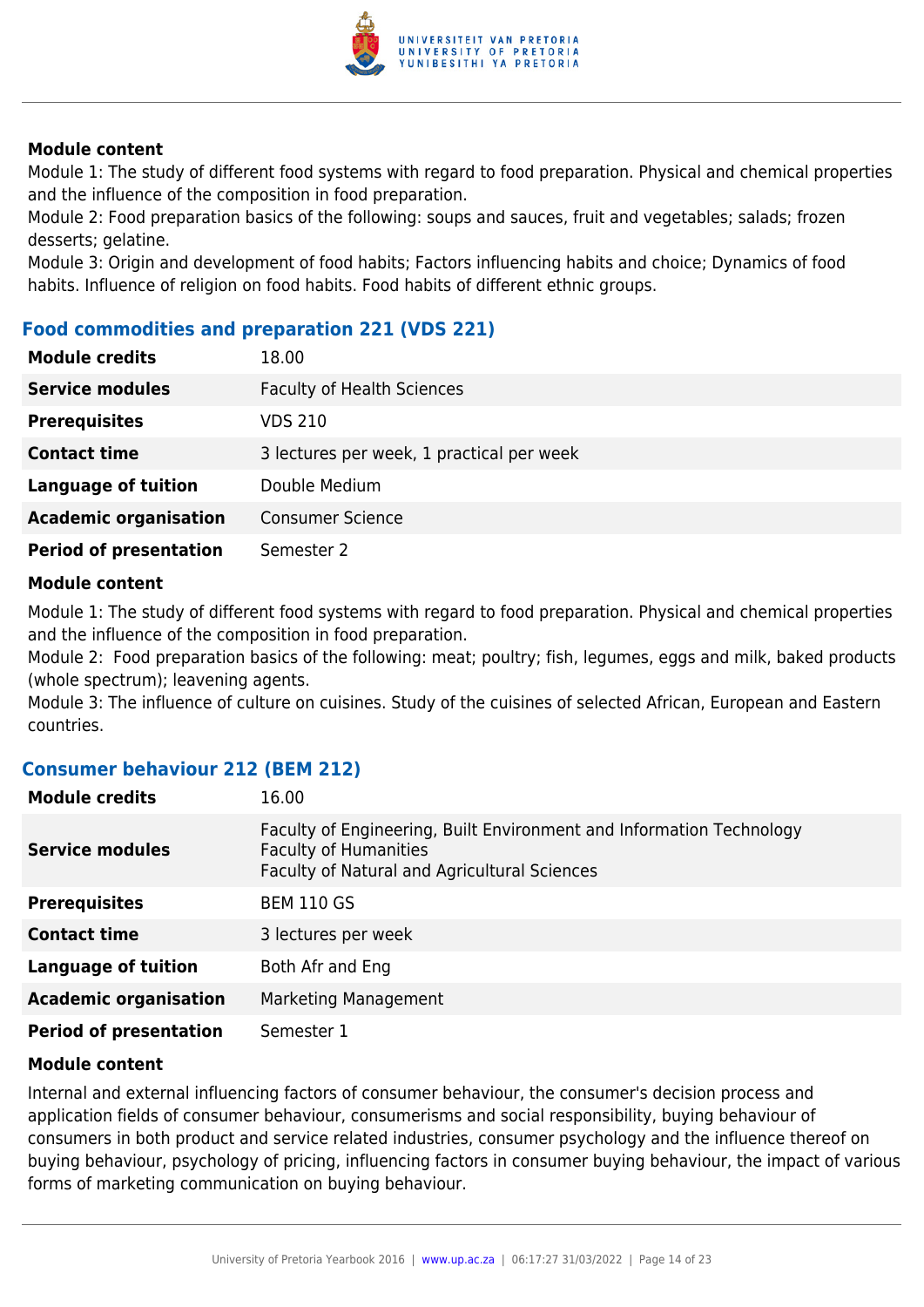

# **Food microbiology 262 (MBY 262)**

| <b>Prerequisites</b><br>MBY 251<br>2 lectures per week, 1 practical per week<br><b>Contact time</b><br><b>Language of tuition</b><br>English<br><b>Academic organisation</b><br>Microbiology and Plant Path | <b>Module credits</b> | 12.00 |
|-------------------------------------------------------------------------------------------------------------------------------------------------------------------------------------------------------------|-----------------------|-------|
|                                                                                                                                                                                                             |                       |       |
|                                                                                                                                                                                                             |                       |       |
|                                                                                                                                                                                                             |                       |       |
|                                                                                                                                                                                                             |                       |       |
| <b>Period of presentation</b><br>Semester 2                                                                                                                                                                 |                       |       |

#### **Module content**

Primary sources of migroorganisims in food. Factors affecting the growth and survival of microorganisms in food. Microbial quality, spoilage and safety of food. Different organisms involved, their isolation, screening and detection. Conventional approaches, alternative methods rapid methods. Food fermentations: fermentation types, principles and organisms involved.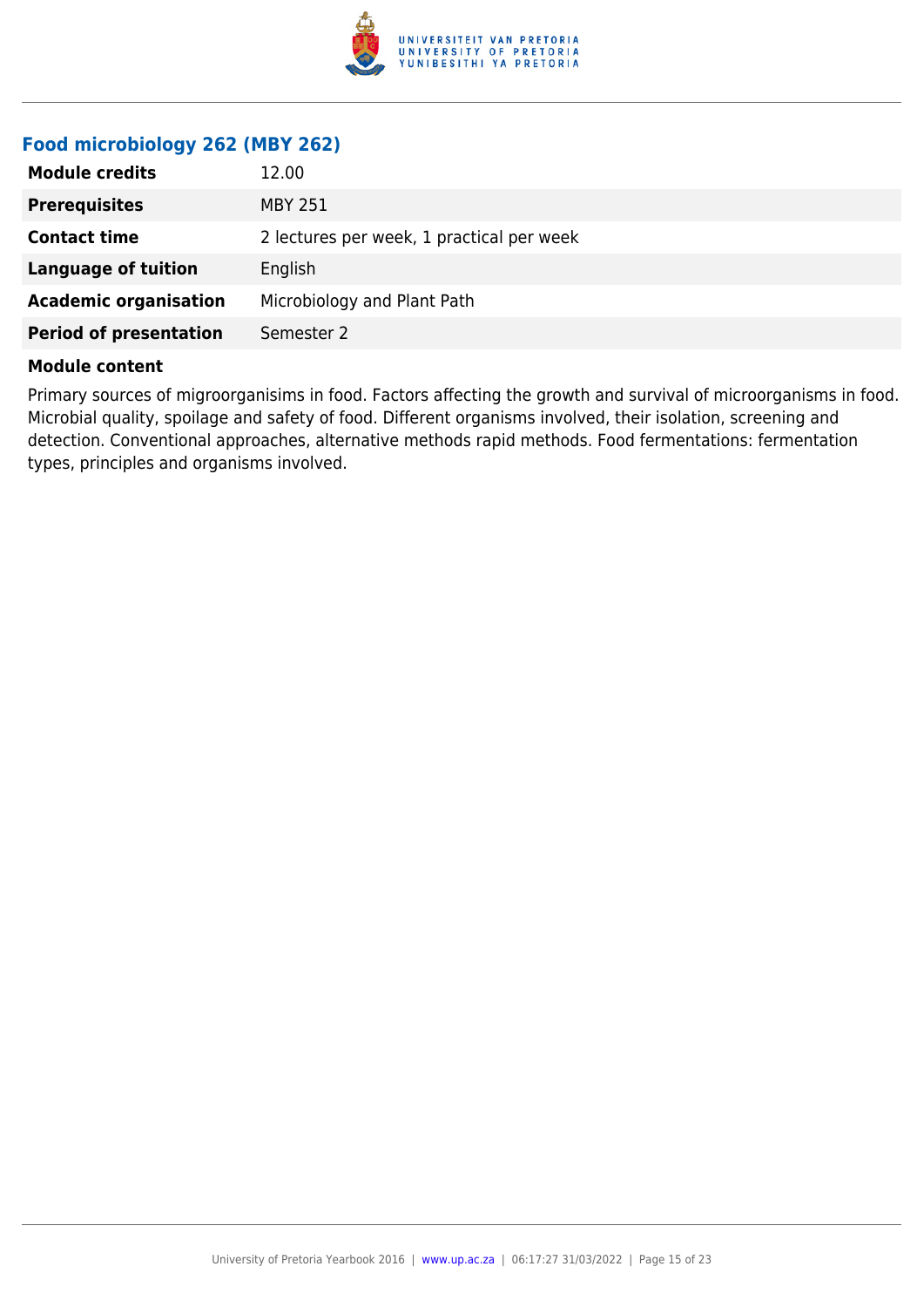

# Curriculum: Year 3

**Minimum credits: 140**

# **Core modules**

# **Food chemistry 351 (FST 351)**

| <b>Module credits</b>         | 18.00                                              |
|-------------------------------|----------------------------------------------------|
| <b>Prerequisites</b>          | BCM 251 and BCM 252 and BCM 261 and BCM 262 or TDH |
| <b>Contact time</b>           | 1 practical per week, 2 lectures per week          |
| Language of tuition           | English                                            |
| <b>Academic organisation</b>  | Food Science                                       |
| <b>Period of presentation</b> | Semester 1                                         |

#### **Module content**

Lectures - Chemistry of major food components: Carbohydrates. Proteins. Lipids. Water. Chemical and nutritional aspects of food processing: implications of different processing techniques on the major food components. Functional properties of the major food components. Modification of functional properties of the major food components. Food analysis methodology. Practical work: Food analysis.

# **Food chemistry (2) 352 (FST 352)**

| <b>Module credits</b>         | 18.00                                              |
|-------------------------------|----------------------------------------------------|
| <b>Prerequisites</b>          | BCM 251 and BCM 252 and BCM 261 and BCM 262 or TDH |
| <b>Contact time</b>           | 1 practical per week, 2 lectures per week          |
| <b>Language of tuition</b>    | English                                            |
| <b>Academic organisation</b>  | <b>Food Science</b>                                |
| <b>Period of presentation</b> | Semester 1                                         |
|                               |                                                    |

#### **Module content**

Lectures - Basic food analysis and chemistry of the minor food components: Basic food analysis, vitamins, minerals, additives, contaminants. Chemical and nutritional aspects of food processing: implications of different processing techniques on minor food components. Functional properties of the minor food components. Food analysis methodology. Practical work: Food analysis.

# **Food service management 321 (VDB 321)**

| <b>Module credits</b>      | 18.00                                                 |
|----------------------------|-------------------------------------------------------|
| <b>Service modules</b>     | <b>Faculty of Health Sciences</b>                     |
| <b>Prerequisites</b>       | Natural and Agricultural Sciences students: VDS 322 # |
| <b>Contact time</b>        | 1 practical per week, 3 lectures per week             |
| <b>Language of tuition</b> | Double Medium                                         |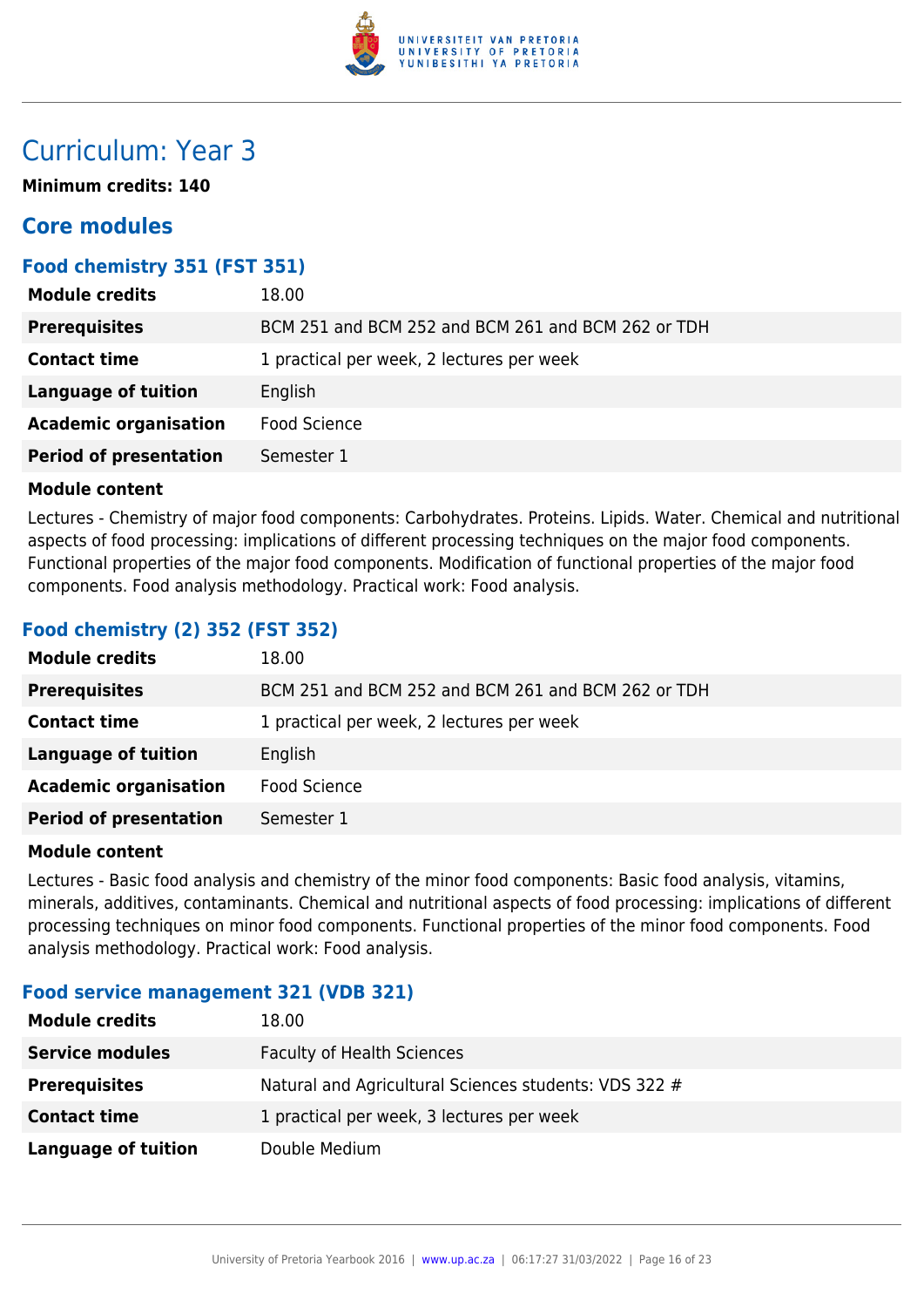

| <b>Academic organisation</b> | <b>Consumer Science</b> |
|------------------------------|-------------------------|
|                              |                         |

# **Period of presentation** Semester 2

#### **Module content**

Planning and layout of food service units for different food service systems. Equipment for food services. Factors influencing the choice and purchasing of equipment for different food service units. Hygiene and safety in food services. management in food service systems. Financial management in food services.

# **Nutrition 311 (VDG 311)**

| 17.00                                     |
|-------------------------------------------|
| [FSG 110 and FSG 120] or VDG 220          |
| 1 practical per week, 3 lectures per week |
| Double Medium                             |
| <b>Consumer Science</b>                   |
| Semester 1                                |
|                                           |

#### **Module content**

The study of nutrients and water regarding their chemical composition, characteristics, basic digestion, absorption, metabolism, functions, food sources and symptoms of deficiency and toxicity. Energy metabolism. Dietary recommendations and guidelines, dietary guides and meal planning. The use and application of food composition tables in dietary analysis.

# **Nutrition during life cycle 321 (VDG 321)**

| <b>Module credits</b>         | 17.00                                     |
|-------------------------------|-------------------------------------------|
| <b>Prerequisites</b>          | <b>VDG 311</b>                            |
| <b>Contact time</b>           | 3 lectures per week, 1 practical per week |
| Language of tuition           | Double Medium                             |
| <b>Academic organisation</b>  | <b>Consumer Science</b>                   |
| <b>Period of presentation</b> | Semester 2                                |

#### **Module content**

The role of nutrition in the life cycle. The role of nutrition in the prevention of lifestyle related diseases osteoporosis, cancer, coronary heart disease, tooth decay. Vegetarianism. Different conditions of malnutrition: Protein Energy Malnutrition and obesity.

# **Consumer food research 310 (VDS 310)**

| <b>Module credits</b> | 21.00                                     |
|-----------------------|-------------------------------------------|
| <b>Prerequisites</b>  | VDS 221                                   |
| <b>Contact time</b>   | 1 practical per week, 3 lectures per week |
| Language of tuition   | Double Medium                             |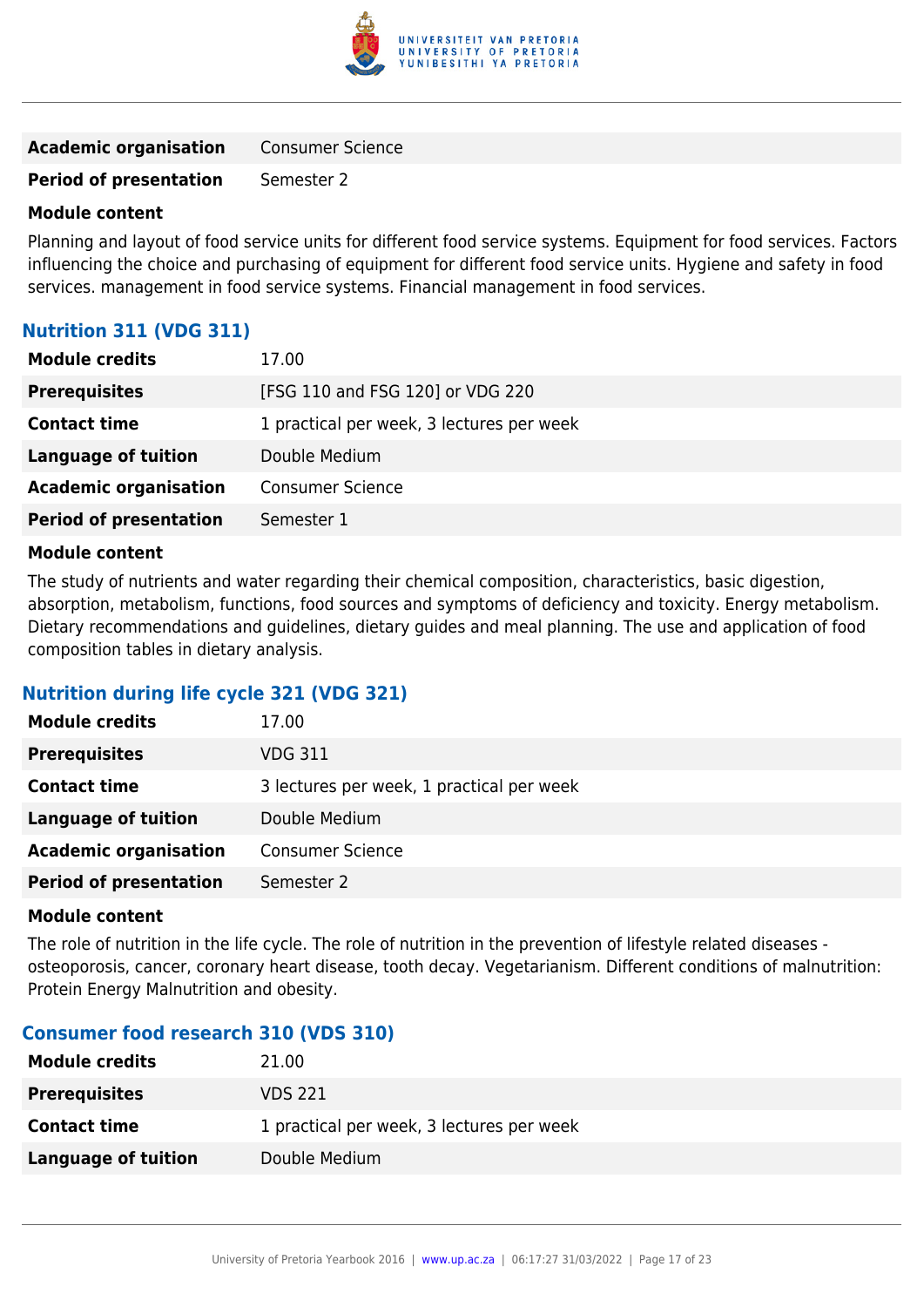

| <b>Academic organisation</b>  | <b>Consumer Science</b> |
|-------------------------------|-------------------------|
| <b>Period of presentation</b> | Semester 1              |

Planning executing and reporting consumer food research. Food preservation and evaluation techniques. Experiments in food, emphasizing ingredient function and standard preparation methods. Application of experimental methods through which the chemical and physical reactions of food to different food handling, preparation and preservation techniques are illustrated. Quality evaluation and consumer orientated sensory evaluation of food products.

#### **Large-scale food production and restaurant management 322 (VDS 322)**

| <b>Module credits</b>         | 31.00                                      |
|-------------------------------|--------------------------------------------|
| <b>Service modules</b>        | <b>Faculty of Health Sciences</b>          |
| <b>Prerequisites</b>          | <b>VDS 210 and VDS 221</b>                 |
| <b>Contact time</b>           | 3 lectures per week, 3 practicals per week |
| <b>Language of tuition</b>    | Double Medium                              |
| <b>Academic organisation</b>  | <b>Consumer Science</b>                    |
| <b>Period of presentation</b> | Semester 2                                 |

#### **Module content**

Module 1: Restaurant management. Table setting, table serving, wine service, food and wine pairing, beverage management

Module 2: Menu planning for different food service systems and styles of food service.

Module 3: Large scale food procurement, consumption and storage.

Practical work: Principles of large-scale food preparation and the practical application thereof in a practical restaurant situation. Recipe formats and adjustment applicable to large-scale food preparation. Work scheduling and the practical exposure to the use of large scale catering equipment in a real life situation.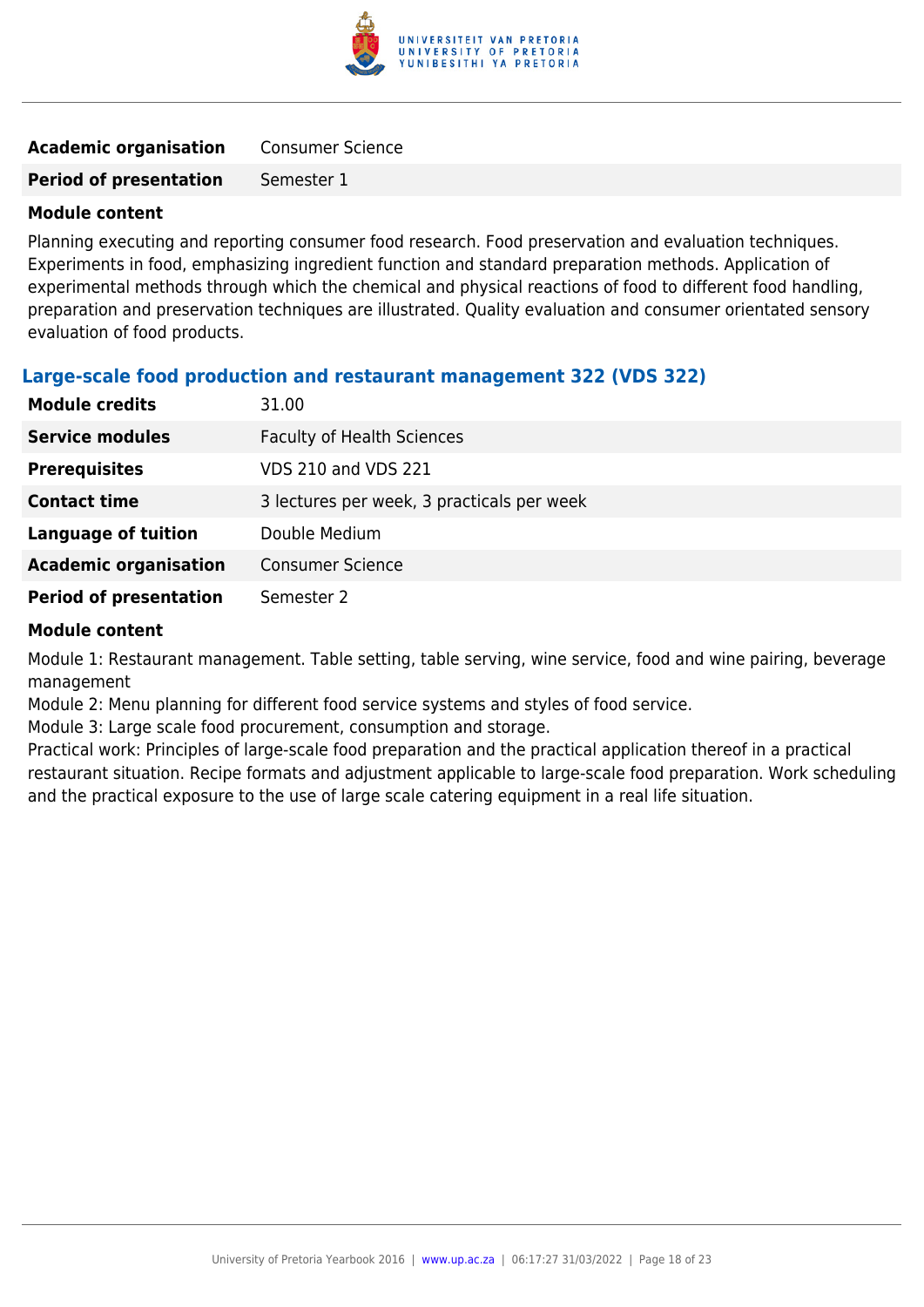

# Curriculum: Final year

**Minimum credits: 178**

# **Core modules**

# **Sensory evaluation 412 (FST 412)**

| <b>Module credits</b>         | 10.00                                            |
|-------------------------------|--------------------------------------------------|
| <b>Prerequisites</b>          | FST 260, FST 351 and FST 352 or TDH              |
| <b>Contact time</b>           | 12 discussion classes, 6 practicals per semester |
| Language of tuition           | English                                          |
| <b>Academic organisation</b>  | Food Science                                     |
| <b>Period of presentation</b> | Semester 1                                       |

#### **Module content**

Principles and applications of sensory evaluation. Types of panels, tests and test conditions and their functions. Selection and training of panellists for descriptive sensory evaluation. Instrumental sensory quality measurements. Statistical analysis and interpretation of data. Practicals: Practical aspects and execution of sensory evaluation techniques, analysis and interpretation of data. Instrumental sensory quality measurements.

# **Product development and quality management 413 (FST 413)**

| <b>Module credits</b>         | 30.00                                            |
|-------------------------------|--------------------------------------------------|
| <b>Prerequisites</b>          | FST 260 or TDH and FST 351 and FST 352           |
| <b>Contact time</b>           | 6 practicals per semester, 15 discussion classes |
| <b>Language of tuition</b>    | English                                          |
| <b>Academic organisation</b>  | Food Science                                     |
| <b>Period of presentation</b> | Semester 1                                       |

#### **Module content**

Lectures: Principles involved and steps that are followed to develop new food products that are safe, tasty, nutritious and cost effective. Application of the theory of food product development. Quality management systems with specific reference to Good Manufacturing Practices, HACCP and ISO 9000. National and international standards, Codex Alimentarius, FDA. Application of food legislation. Food Packaging. Practicals: A product development project will be planned, conducted and presented. Application and implementation of HACCP.

# **Research methodology 414 (FST 414)**

| <b>Module credits</b>      | 8.00                     |
|----------------------------|--------------------------|
| <b>Prerequisites</b>       | Third-year status or TDH |
| <b>Contact time</b>        | 3 dpw                    |
| <b>Language of tuition</b> | English                  |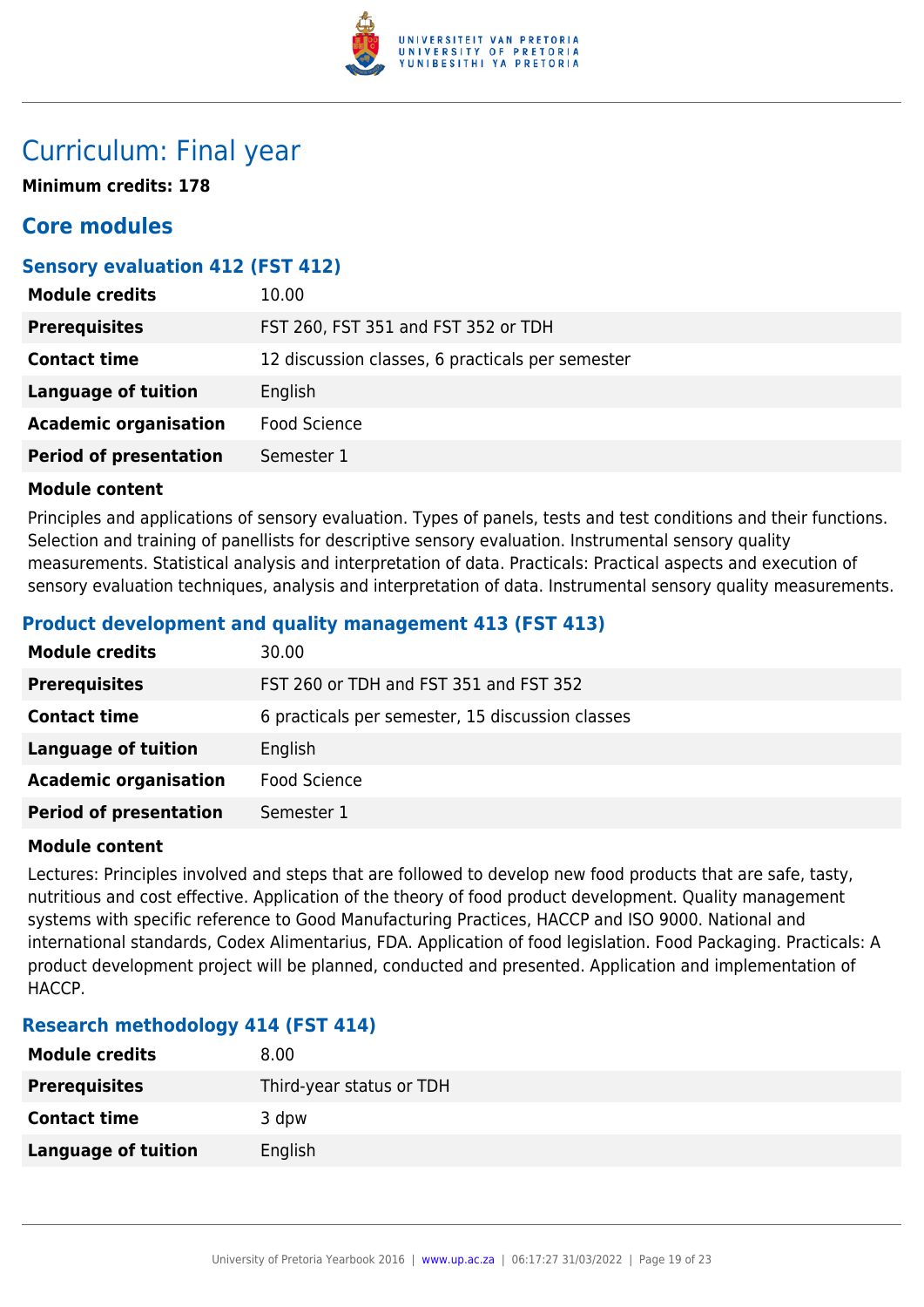

| <b>Academic organisation</b> | Food Science |
|------------------------------|--------------|
|                              |              |

**Period of presentation** Semester 1

#### **Module content**

Five-day intensive research methodology workshop: Philosophy of research; Where to start research - Problem statement; Role and importance of the literature review; How to formulate hypotheses and objectives; Experimental design; The good practical way to do research, including getting the results down; Application of statistics to research; Writing an honours report/masters dissertation/doctoral thesis; Writing a scientific paper; Preparing and presenting posters and oral papers.

#### **Food service management 420 (VDB 420)**

| <b>Module credits</b>         | 21.00                                     |
|-------------------------------|-------------------------------------------|
| <b>Prerequisites</b>          | VDB 321 GS and ABV 320                    |
| <b>Contact time</b>           | 3 lectures per week, 1 practical per week |
| Language of tuition           | Double Medium                             |
| <b>Academic organisation</b>  | <b>Consumer Science</b>                   |
| <b>Period of presentation</b> | Semester 1                                |

#### **Module content**

The professional food service manager's roles, responsibilities and characteristics. Contemporary leadership and management styles in food service systems. Professionalism and ethics. Advanced food service systems and production management techniques and training facilitation. Marketing of food services.

#### **Recipe development and standardisation 413 (VDS 413)**

| <b>Module credits</b>         | 30.00                                      |
|-------------------------------|--------------------------------------------|
| <b>Prerequisites</b>          | VDS 310 or VDS 322                         |
| <b>Contact time</b>           | 3 lectures per week, 2 practicals per week |
| <b>Language of tuition</b>    | Double Medium                              |
| <b>Academic organisation</b>  | <b>Consumer Science</b>                    |
| <b>Period of presentation</b> | Semester 1                                 |

#### **Module content**

Recipe development process. Development of appropriate recipes and food products for a given situation. Standardisation of recipes. Food styling and food photography.

#### **Culinary art 414 (VDS 414)**

| <b>Module credits</b> | 28.00                                      |
|-----------------------|--------------------------------------------|
| <b>Prerequisites</b>  | VDS 210 and VDS 221                        |
| <b>Contact time</b>   | 2 lectures per week, 2 practicals per week |
| Language of tuition   | Double Medium                              |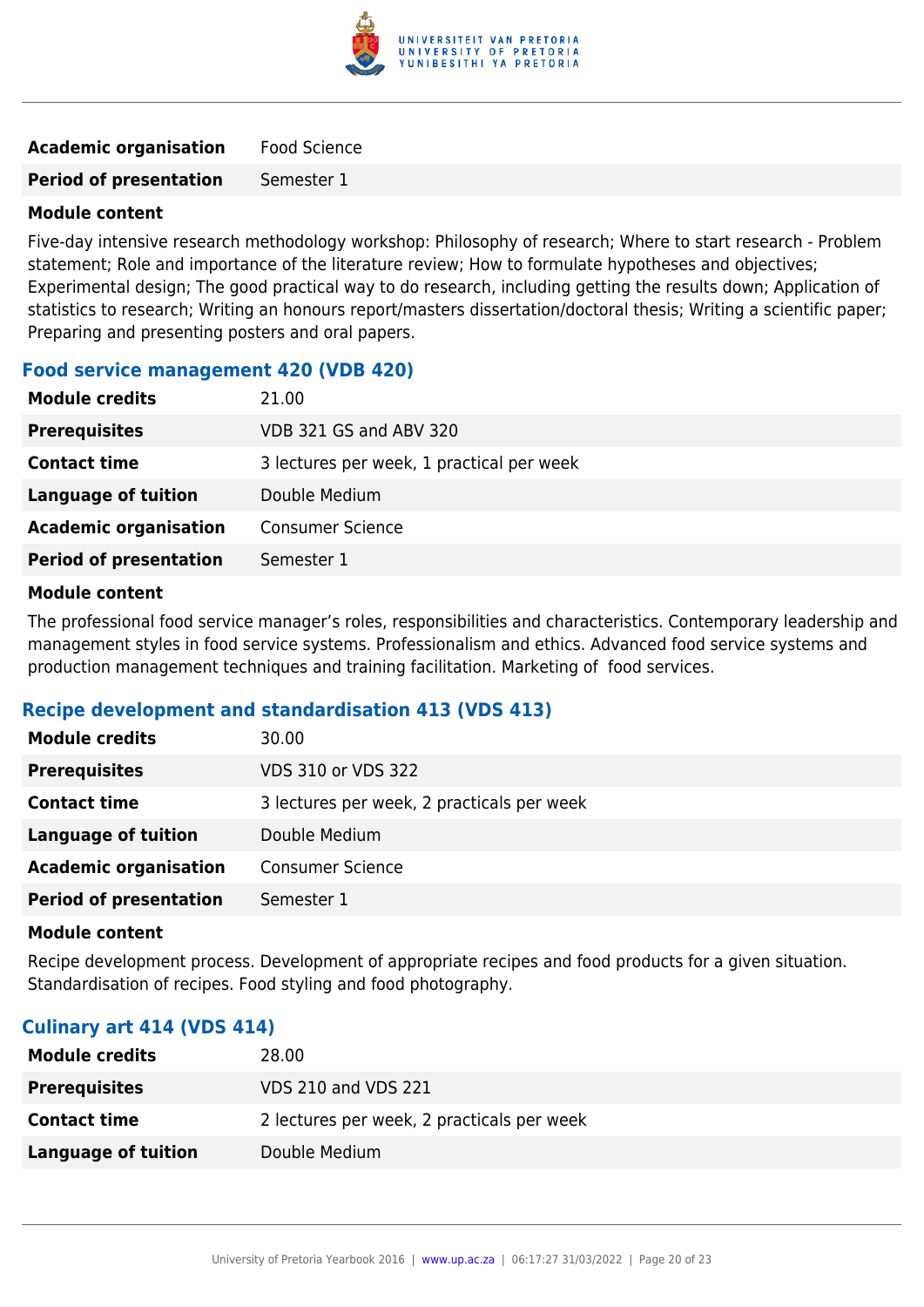

| <b>Academic organisation</b> | <b>Consumer Science</b> |
|------------------------------|-------------------------|
|------------------------------|-------------------------|

**Period of presentation** Semester 1

#### **Module content**

Advanced food preparation and presentation techniques.

# **Culinary art 424 (VDS 424)**

| <b>Module credits</b>         | 28.00                                      |
|-------------------------------|--------------------------------------------|
| <b>Prerequisites</b>          | VDS 414                                    |
| <b>Contact time</b>           | 2 practicals per week, 2 lectures per week |
| <b>Language of tuition</b>    | Double Medium                              |
| <b>Academic organisation</b>  | <b>Consumer Science</b>                    |
| <b>Period of presentation</b> | Semester 2                                 |
| <b>Module content</b>         |                                            |

Advanced food preparation and presentation techniques. Event planning and banqueting.

#### **Experiential training in industry 400 (OPI 400)**

| <b>Module credits</b>         | 5.00                                                       |
|-------------------------------|------------------------------------------------------------|
| <b>Prerequisites</b>          | Documentation of work experience as required for years 1-3 |
| <b>Contact time</b>           | 1 practical per week                                       |
| <b>Language of tuition</b>    | Double Medium                                              |
| <b>Academic organisation</b>  | <b>Consumer Science</b>                                    |
| <b>Period of presentation</b> | Semester 2                                                 |

#### **Module content**

During the first to fourth years of study students must complete a total of 600 hours experiential training in the industry to develop practical and occupational skills, participate in community engagement and provide service learning. . This is equal to 3 weeks x40 hours (120 hours) per year for the first to third year and 6 weeks x 40 hours in the fourth year to include event management, according to requirements as determine d by the head of department. These "credits" include evidence of experiential training , service learning and community engagment during the four years of the degree programme and must be successfully completed together with a complete portfolio before the degree will be conferred. Please note: Various practical and industry- interaction activities support the theoretical component of VDS 322, 413, 414, 417, 424, 427, FST 412 and TBE 311 (as applicable to the respective Consumer Science programmes) and take place after hours to develop practical and industry skills,

# **Consumer aspects of food 417 (VDS 417)**

| <b>Module credits</b> | 15.00               |
|-----------------------|---------------------|
| <b>Prerequisites</b>  | <b>BEM 212</b>      |
| <b>Contact time</b>   | 3 lectures per week |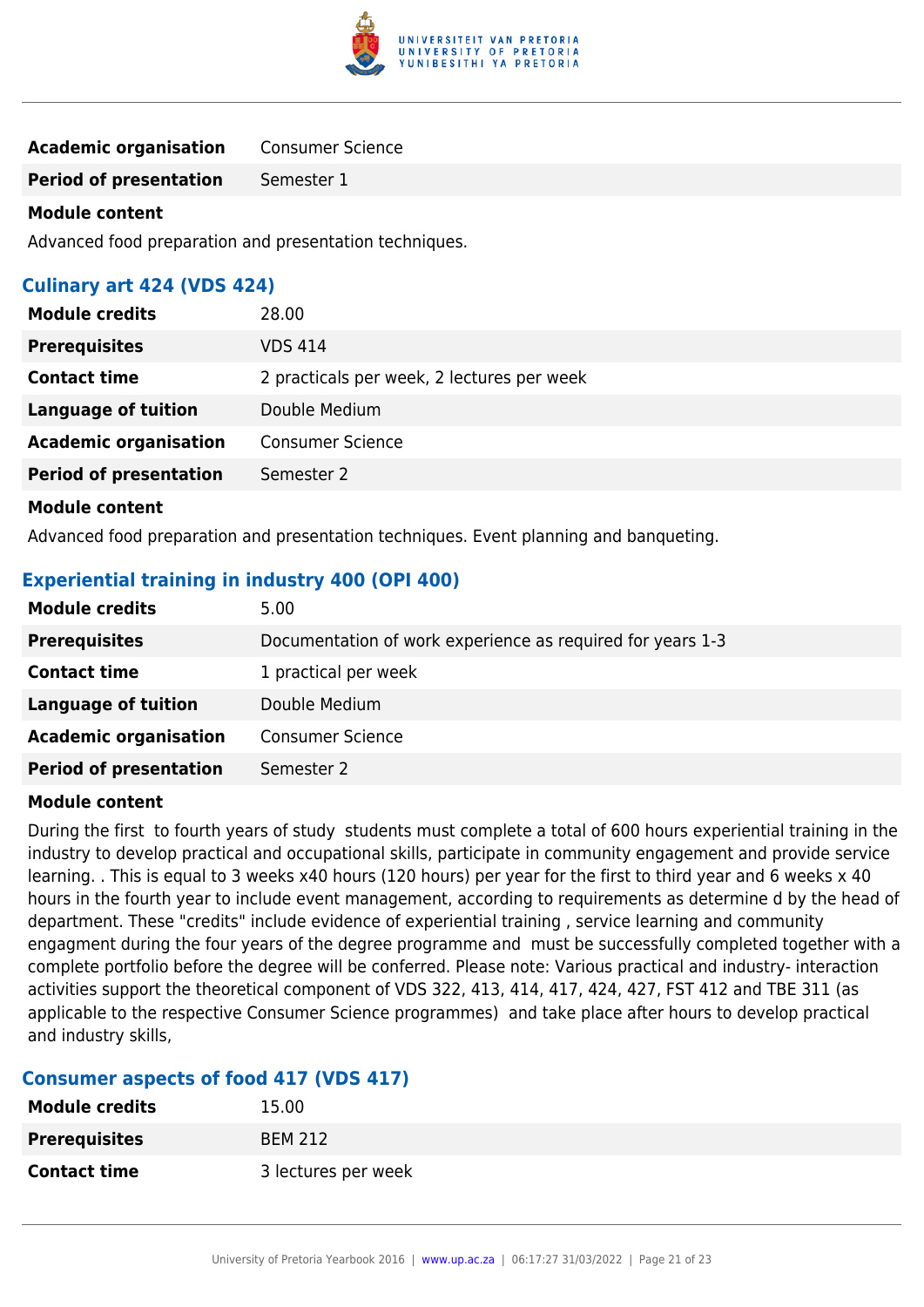

| Language of tuition           | Double Medium    |
|-------------------------------|------------------|
| <b>Academic organisation</b>  | Consumer Science |
| <b>Period of presentation</b> | Semester 1       |
|                               |                  |

Module 1 : Role playing factors relating to consumer behaviour, food procurement and consumption. The introduction of the 2011 Consumer protection act and food labelling laws. Consumer education in relation to consumers' social responsibility.

Module 2: A South African perspective on food retail management with a focus on how general logistics throughout the supply chain is implemented with the South African consumer in mind.

# **Food retailing and visual merchandising of food 427 (VDS 427)**

| <b>Module credits</b>         | 17.00                                    |
|-------------------------------|------------------------------------------|
| <b>Prerequisites</b>          | <b>VDS 417</b>                           |
| <b>Contact time</b>           | 1 lecture per week, 1 practical per week |
| Language of tuition           | Double Medium                            |
| <b>Academic organisation</b>  | <b>Consumer Science</b>                  |
| <b>Period of presentation</b> | Semester 2                               |
|                               |                                          |

#### **Module content**

Aspects of food retailing with regard to display, presentation and shop layout as applied to food products. Practical application of the principles in visual merchandising of food and food retailing in the food industry.

#### **Food research project 480 (VNP 480)**

| <b>Module credits</b>         | 28.00                                   |
|-------------------------------|-----------------------------------------|
| <b>Prerequisites</b>          | BEM 314 / FST 414 and Final-year status |
| Language of tuition           | Double Medium                           |
| <b>Academic organisation</b>  | <b>Consumer Science</b>                 |
| <b>Period of presentation</b> | Year                                    |

#### **Module content**

Research methodology. Planning, executing and reporting a research project in Food Management / Hospitality Management /Food Retail Management.

#### **Food research project 480 (VNP 480)**

| <b>Module credits</b>         | 28.00                                  |
|-------------------------------|----------------------------------------|
| <b>Prerequisites</b>          | BEM 314/ FST 414 and Final-year status |
| Language of tuition           | Double Medium                          |
| <b>Academic organisation</b>  | <b>Consumer Science</b>                |
| <b>Period of presentation</b> | Year                                   |